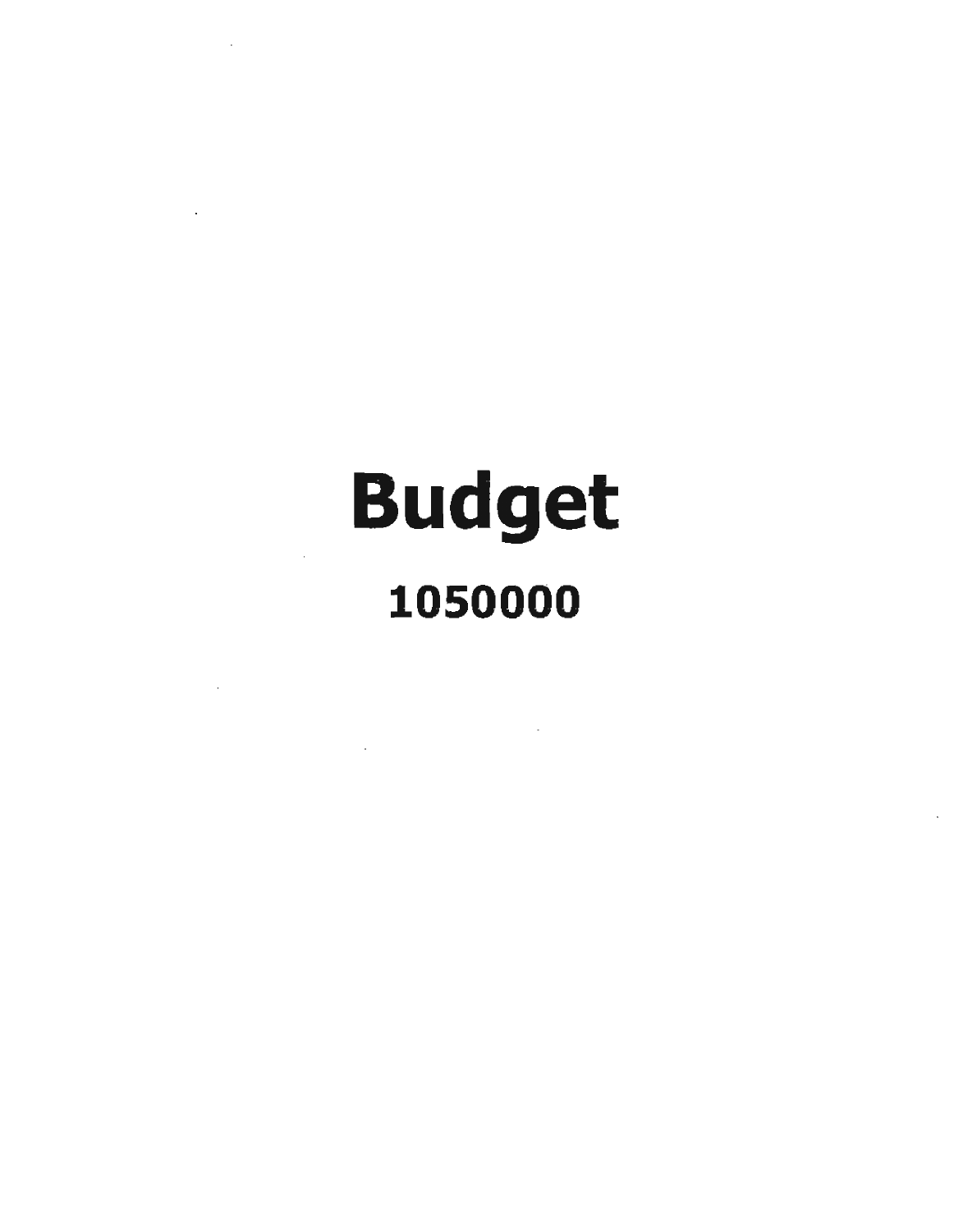#### New York State Consultant Services **Contractor's Annuar Employment Report**

Report Period: April 1, 2017 to March 31, 2018

| Contracting State Agency Name: Division of the Budget                                                                                                                                                         |                               |                                    |                                                    |
|---------------------------------------------------------------------------------------------------------------------------------------------------------------------------------------------------------------|-------------------------------|------------------------------------|----------------------------------------------------|
| Contract Number: C000413                                                                                                                                                                                      |                               | <b>Agency Business Unit: DOB01</b> |                                                    |
| Contract Term: 3/1/2012 to 9/30/2017                                                                                                                                                                          |                               | Agency Department ID: 1050000      |                                                    |
| Contractor Name: Hawkins Delafield & Wood LLP with<br>Pearlman & Miranda LLC<br>Contractor Address:<br>7 World Trade Center<br>Description of Services Being Provided: Public finance and disclosure counsel. | New York, New York 10007      |                                    |                                                    |
| Scope of Contract (Choose one that best fits):                                                                                                                                                                |                               |                                    |                                                    |
| Analysis<br>Evaluation                                                                                                                                                                                        | Research                      | Training                           |                                                    |
| Data Processing                                                                                                                                                                                               | <b>Computer Programming</b>   | □ Other IT consulting              |                                                    |
| Engineering<br><b>Architect Services</b>                                                                                                                                                                      | Surveying                     |                                    | <b>Environmental Services</b>                      |
| <b>Health Services</b>                                                                                                                                                                                        | <b>Mental Health Services</b> |                                    |                                                    |
| Accounting<br>Auditing                                                                                                                                                                                        | Paralegal                     | $\boxtimes$ Legal                  | Other Consulting                                   |
|                                                                                                                                                                                                               |                               |                                    |                                                    |
| <b>Employment Category</b>                                                                                                                                                                                    | Number of<br><b>Employees</b> | Number of<br><b>Hours Worked</b>   | <b>Amount Payable</b><br><b>Under the Contract</b> |
| Lawyers 23-1011.00                                                                                                                                                                                            | 7                             | 208.7                              | \$81,830.00                                        |
|                                                                                                                                                                                                               |                               |                                    |                                                    |
|                                                                                                                                                                                                               |                               |                                    |                                                    |
|                                                                                                                                                                                                               |                               |                                    |                                                    |
|                                                                                                                                                                                                               |                               |                                    |                                                    |
|                                                                                                                                                                                                               |                               |                                    |                                                    |
|                                                                                                                                                                                                               |                               |                                    |                                                    |
|                                                                                                                                                                                                               |                               |                                    |                                                    |
|                                                                                                                                                                                                               |                               |                                    |                                                    |
| Total this page                                                                                                                                                                                               | 7                             | 208.7                              | \$81,830.00                                        |
| <b>Grand Total</b>                                                                                                                                                                                            | 7                             | 208.7                              | \$81,830.00                                        |
| Name of person who prepared this report:                                                                                                                                                                      | Stanley R. Kramer             |                                    |                                                    |
| Partner<br>Title:                                                                                                                                                                                             |                               | Phone #:                           | (212) 820-9470                                     |
| Preparer's Signature:                                                                                                                                                                                         |                               |                                    |                                                    |
| Date Prepared: 5/11/2018                                                                                                                                                                                      |                               |                                    |                                                    |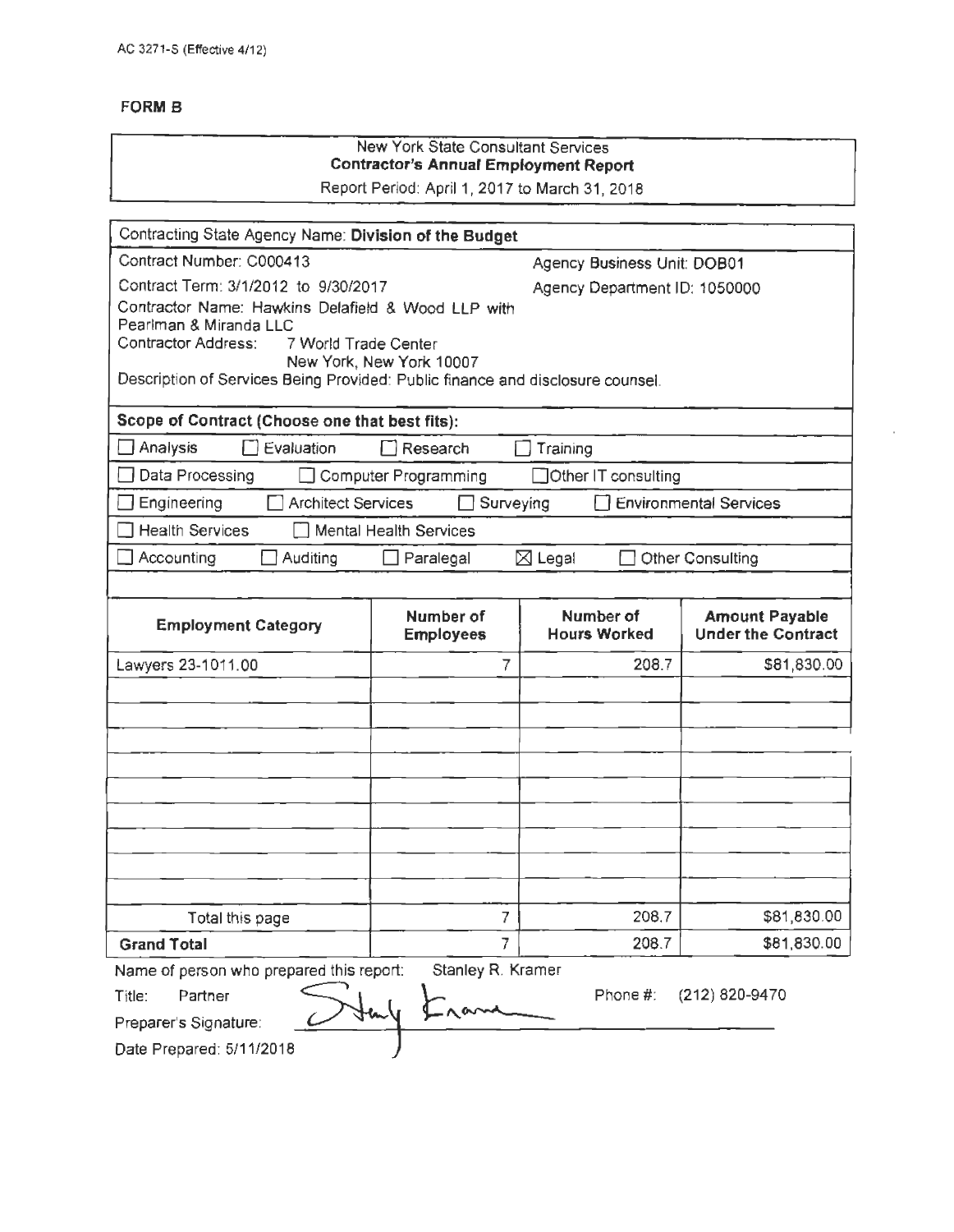## New York State Consultant Services **Contractor's Annual Employment Report**

Report Period: April 1, 2017 to March 31, 2018

| Contracting State Agency Name: Division of the Budget<br>Contract Number: C000426<br>Contract Term: 6/01/2013 to 12/31/2019<br>Contractor Name: MAXIMUS CONSULTING SERVICES INC<br>Contractor Address: 1891 Metro Center Drive, Reston VA 20190<br>Description of Services Being Provided: Statewide Central Cost Allocation Plan |                                      | Agency Business Unit: DOB01<br>Agency Department ID: 1050000 |                                                    |  |
|-----------------------------------------------------------------------------------------------------------------------------------------------------------------------------------------------------------------------------------------------------------------------------------------------------------------------------------|--------------------------------------|--------------------------------------------------------------|----------------------------------------------------|--|
| Scope of Contract (Choose one that best fits):<br>$\Box$ Evaluation<br>$\Box$ Research<br>$\Box$ Analysis<br>Training<br>□ Computer Programming<br>Other IT consulting<br>Data Processing<br>Architect Services<br>$\Box$ Surveying<br>Environmental Services<br>$\Box$ Engineering                                               |                                      |                                                              |                                                    |  |
| $\Box$ Health Services<br>Mental Health Services<br>$\boxtimes$ Accounting<br>$\Box$ Auditing                                                                                                                                                                                                                                     | $\Box$ Paralegal<br>Legal            | <b>Other Consulting</b>                                      |                                                    |  |
| <b>Employment Category</b>                                                                                                                                                                                                                                                                                                        | <b>Number of</b><br><b>Employees</b> | Number of<br><b>Hours Worked</b>                             | <b>Amount Payable</b><br><b>Under the Contract</b> |  |
| 11-1011-00 Chief Executive                                                                                                                                                                                                                                                                                                        | 1.00                                 | 127.25                                                       | \$44,537.50                                        |  |
| 11-1021.00 General Operations Mgr                                                                                                                                                                                                                                                                                                 | 1.00                                 | 204.00                                                       | \$53,040.00                                        |  |
| 13-2011.01 Accountants                                                                                                                                                                                                                                                                                                            | 2.00                                 | 88.00                                                        | \$17,232.00                                        |  |
|                                                                                                                                                                                                                                                                                                                                   | 0.00                                 | 0.00                                                         | \$0.00                                             |  |
|                                                                                                                                                                                                                                                                                                                                   | 0.00                                 | 0.00                                                         | \$0.00                                             |  |
|                                                                                                                                                                                                                                                                                                                                   | 0.00                                 | 0.00                                                         | \$0.00                                             |  |
|                                                                                                                                                                                                                                                                                                                                   | 0.00                                 | 0.00                                                         | \$0.00                                             |  |
|                                                                                                                                                                                                                                                                                                                                   | 0.00                                 | 0.00                                                         | \$0.00                                             |  |
|                                                                                                                                                                                                                                                                                                                                   | 0.00                                 | 0.00                                                         | \$0.00                                             |  |
|                                                                                                                                                                                                                                                                                                                                   | 0.00                                 | 0.00                                                         | \$0.00                                             |  |
|                                                                                                                                                                                                                                                                                                                                   | 0.00                                 | 0.00                                                         | \$0.00                                             |  |
|                                                                                                                                                                                                                                                                                                                                   | 0.00                                 | 0.00                                                         | \$0.00                                             |  |
|                                                                                                                                                                                                                                                                                                                                   | 0.00                                 | 0.00                                                         | \$0.00                                             |  |
| <b>Total this Page</b>                                                                                                                                                                                                                                                                                                            | 4.00                                 | 419.25                                                       | \$114,809.50                                       |  |
| <b>Grand Total</b>                                                                                                                                                                                                                                                                                                                | 4.00                                 | 419                                                          | \$114,809.50                                       |  |

Name of person who prepared this report: Nelson H. Clugston

Title: Vice President Meln Preparer's Signature:

Date Prepared: 4/9/2018

Phone#: (804) 323-3535

(Use additional pages. if necessary)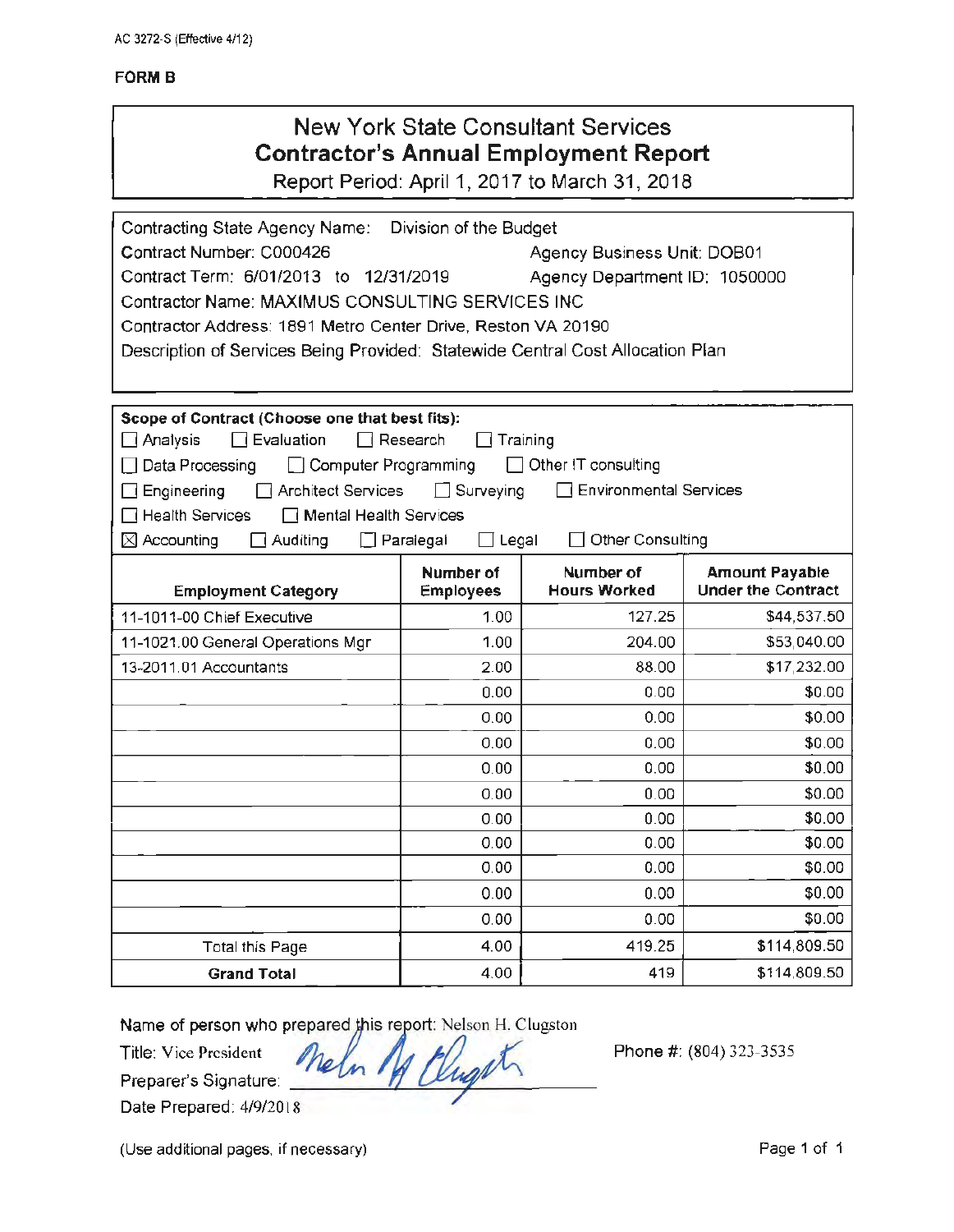| <b>New York State Consultant Services</b>      |
|------------------------------------------------|
| <b>Contractor's Annual Employment Report</b>   |
| Report Period: April 1, 2017 to March 31, 2018 |
|                                                |

| Contracting State Agency Name:                                                  | Division of the Budget               |                                         |                                                    |
|---------------------------------------------------------------------------------|--------------------------------------|-----------------------------------------|----------------------------------------------------|
| Contract Number: C000429                                                        |                                      | <b>Agency Business Unit: DOB01</b>      |                                                    |
| Contract Term: 8/1/2013 to 7/31/2018                                            |                                      | Agency Department ID: 1050000           |                                                    |
| Contractor Name: Toski & Co., CPAs, P.C.                                        |                                      |                                         |                                                    |
| Contractor Address: 6390 Main Street, Suite 200, Williamsville, NY 14221        |                                      |                                         |                                                    |
| Description of Services Being Provided: Accounting & Auditing Services          |                                      |                                         |                                                    |
|                                                                                 |                                      |                                         |                                                    |
|                                                                                 |                                      |                                         |                                                    |
| Scope of Contract (Choose one that best fits):<br>$\Box$ Evaluation<br>Analysis | $\Box$ Research                      | Training                                |                                                    |
| Data Processing<br>$\Box$ Computer Programming                                  |                                      | $\Box$ Other IT consulting              |                                                    |
| <b>Architect Services</b>                                                       | Surveying                            | <b>Environmental Services</b>           |                                                    |
| Engineering<br><b>Health Services</b><br>Mental Health Services                 |                                      |                                         |                                                    |
| $\boxtimes$ Accounting<br>Auditing                                              | $\Box$ Legal<br>$\Box$ Paralegal     | $\Box$ Other Consulting                 |                                                    |
|                                                                                 |                                      |                                         |                                                    |
| <b>Employment Category</b>                                                      | <b>Number of</b><br><b>Employees</b> | <b>Number of</b><br><b>Hours Worked</b> | <b>Amount Payable</b><br><b>Under the Contract</b> |
| 13-2011 02 Auditors                                                             | 6.00                                 | 0.00                                    | \$0.00                                             |
|                                                                                 | 0.00                                 | 0.00                                    | \$0.00                                             |
|                                                                                 | 0.00                                 | 0.00                                    | \$0.00                                             |
|                                                                                 | 0.00                                 | 0.00                                    | \$0.00                                             |
|                                                                                 | 0.00                                 | 0.00                                    | \$0.00                                             |
|                                                                                 | 0.00                                 | 0.00                                    | \$0.00                                             |
|                                                                                 | 0.00                                 | 0.00                                    | \$0.00                                             |
|                                                                                 | 0.00                                 | 0.00                                    | \$0.00                                             |
|                                                                                 | 0.00                                 | 0.00                                    | \$0.00                                             |
|                                                                                 | 0.00                                 | 0.00                                    | \$0.00                                             |
|                                                                                 | 0.00                                 | 0.00                                    | \$0.00                                             |
|                                                                                 | 0.00                                 | 0.00                                    | \$0.00                                             |
|                                                                                 | 0.00                                 | 0.00                                    | \$0.00                                             |
| <b>Total this Page</b>                                                          | 6.00                                 | 0.00                                    | \$0.00                                             |
| <b>Grand Total</b>                                                              | 6.00                                 |                                         |                                                    |

Name of person who prepared this report: Douglas E. Zimmerman, CPA

Title: Managing Director

Preparer's Signature:

Date Prepared: 4/25/2018

Phone#: (716) 634-0700

(Use additional pages, if necessary) example that the extra set of the Page 1 of 1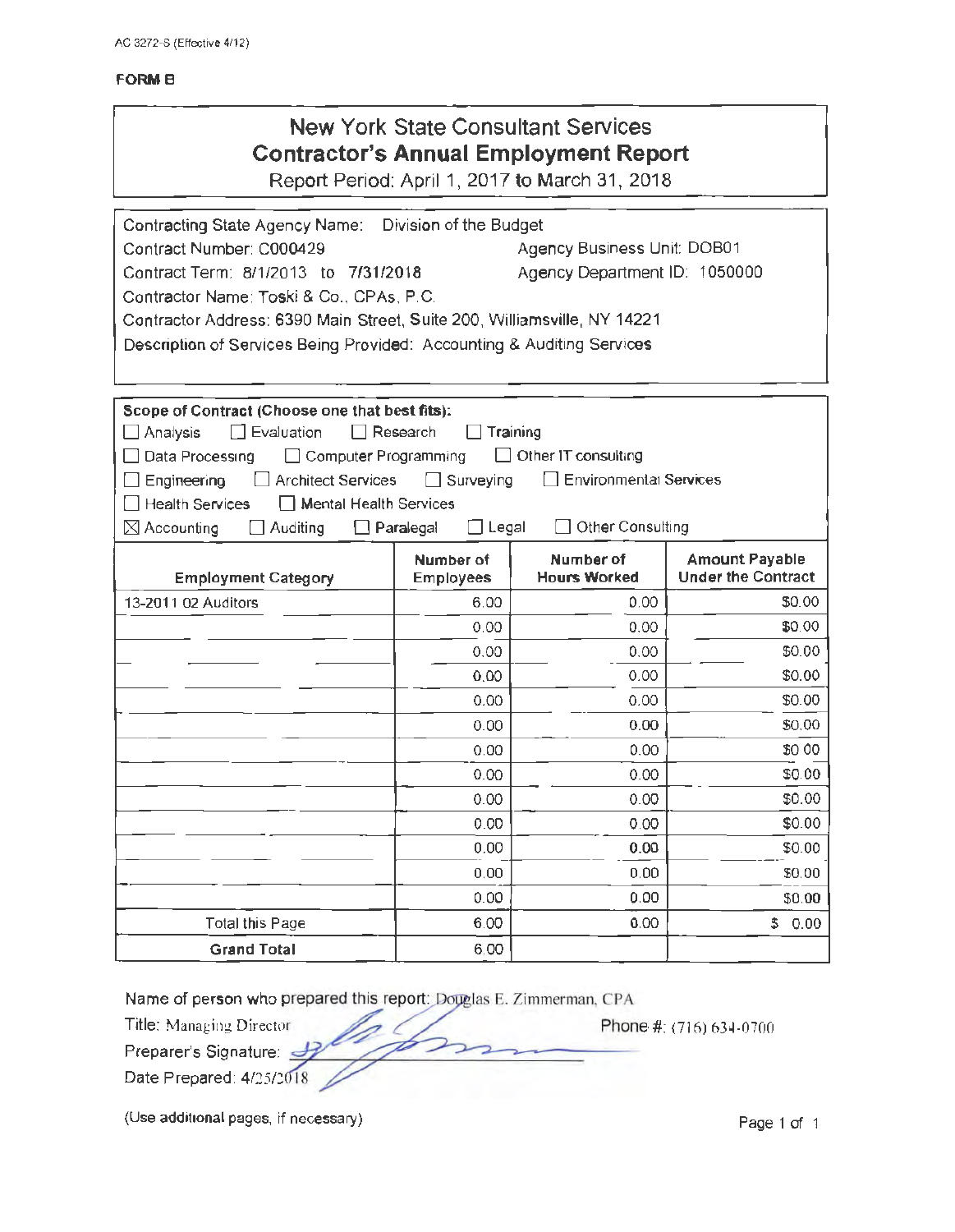|                                                                    |                                  | New York State Consultant Services<br><b>Contractor's Annual Employment Report</b><br>Report Period: April 1, 2017 to March 31, 2018 |                                                    |
|--------------------------------------------------------------------|----------------------------------|--------------------------------------------------------------------------------------------------------------------------------------|----------------------------------------------------|
| Contracting State Agency Name:                                     | Division of the Budget           |                                                                                                                                      |                                                    |
| Contract Number: C000430                                           |                                  | Agency Business Unit: DOB01                                                                                                          |                                                    |
| Contract Term: 02/01/2014 to 01/31/2019                            |                                  | Agency Department ID: 1050000                                                                                                        |                                                    |
| Contractor Name: Public Resources Advisory Group, Inc.             |                                  |                                                                                                                                      |                                                    |
| Contractor Address: 39 Broadway, Suite 1210, New York, NY 10006    |                                  |                                                                                                                                      |                                                    |
| Description of Services Being Provided: Financial Advisory Service |                                  |                                                                                                                                      |                                                    |
|                                                                    |                                  |                                                                                                                                      |                                                    |
| Scope of Contract (Choose one that best fits):                     |                                  |                                                                                                                                      |                                                    |
| Evaluation<br>$\Box$ Analysis                                      | $\Box$ Research<br>Training      |                                                                                                                                      |                                                    |
| $\Box$ Data Processing<br>Computer Programming                     |                                  | $\Box$ Other IT consulting                                                                                                           |                                                    |
| $\Box$ Engineering<br>$\Box$ Architect Services                    | $\Box$ Surveying                 | <b>Environmental Services</b>                                                                                                        |                                                    |
| $\Box$ Health Services<br>$\Box$ Mental Health Services            |                                  |                                                                                                                                      |                                                    |
| $\Box$ Accounting<br>Auditing                                      | $\Box$ Legal<br>$\Box$ Paralegal | $\boxtimes$ Other Consulting                                                                                                         |                                                    |
| <b>Employment Category</b>                                         | Number of<br><b>Employees</b>    | Number of<br><b>Hours Worked</b>                                                                                                     | <b>Amount Payable</b><br><b>Under the Contract</b> |
| 13-2051-00 Financial Analyst                                       | 16.00                            | 1,725.10                                                                                                                             | \$469,500.00                                       |
|                                                                    | 0.00                             | 0.00                                                                                                                                 | \$0.00                                             |
|                                                                    | 0.00                             | 0.00                                                                                                                                 | \$0.00                                             |
|                                                                    | 0.00                             | 0.00                                                                                                                                 | \$0.00                                             |
|                                                                    | 0.00                             | 0.00                                                                                                                                 | \$0.00                                             |
|                                                                    | 0.00                             | 0.00                                                                                                                                 | \$0.00                                             |
|                                                                    | 0.00                             | 0.00                                                                                                                                 | \$0.00                                             |
|                                                                    | 0.00                             | 0.00                                                                                                                                 | \$0.00                                             |
|                                                                    | 0.00                             | 0.00                                                                                                                                 | \$0.00                                             |
|                                                                    | 0.00                             | 0.00                                                                                                                                 | \$0.00                                             |
|                                                                    | 0.00                             | 0.00                                                                                                                                 | \$0.00                                             |
|                                                                    | 0.00                             | 0.00                                                                                                                                 | \$0.00                                             |
|                                                                    | 0.00                             | 0.00                                                                                                                                 | \$0.00                                             |
| <b>Total this Page</b>                                             | 16.00                            | 1,725.10                                                                                                                             | \$469,500.00                                       |
| <b>Grand Total</b>                                                 | 16.00                            | 1,725                                                                                                                                | 469,500.00                                         |

Name of person who prepared this report: Brenda Henry

Title: Controller Preparer's Signature: <u>2014 de 11</u>

Phone#: 2112-566-7800

(Use additional pages, if necessary)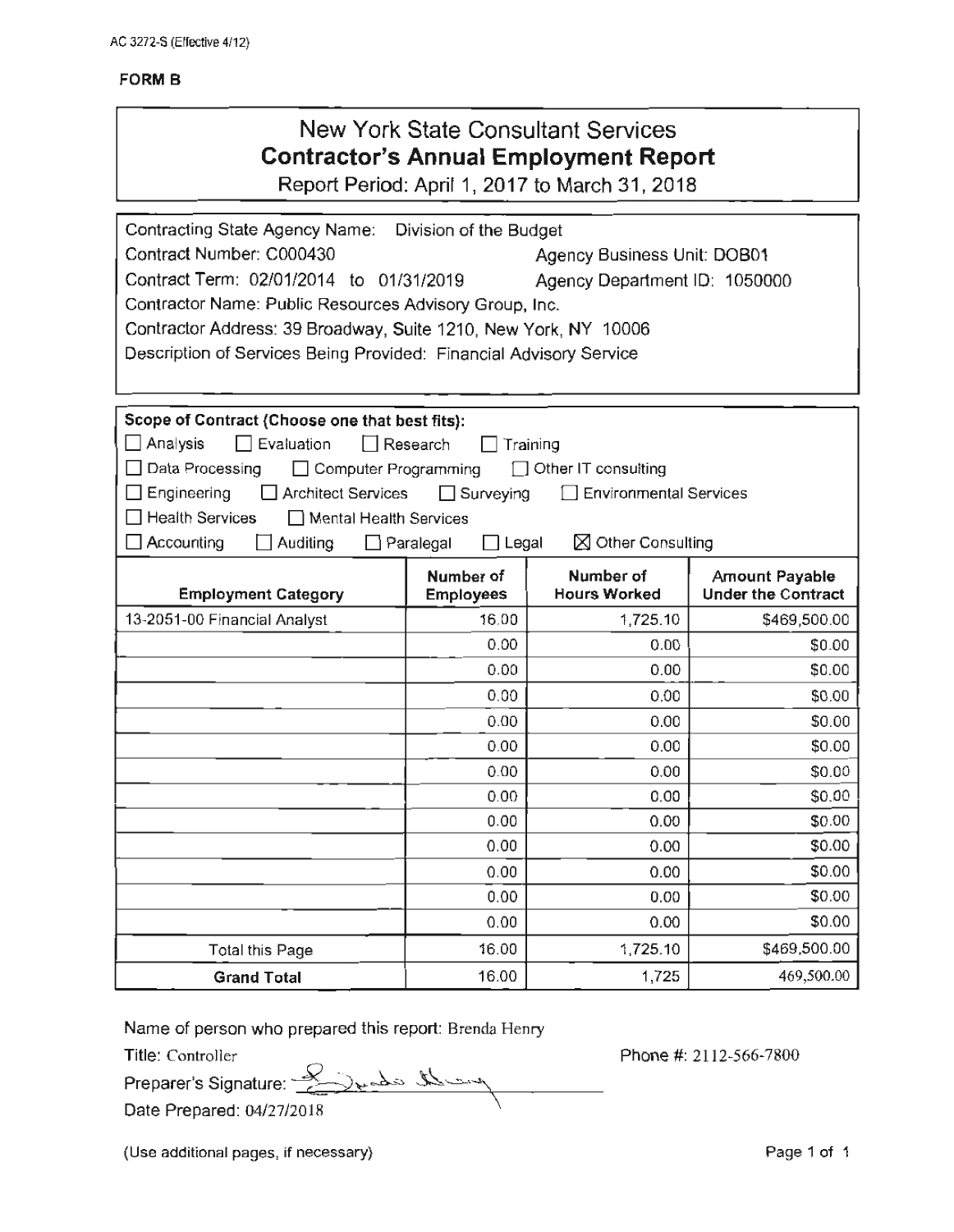|                                                                                                                                                                                                                                                                                                                                                                 |                                               | <b>New York State Consultant Services</b><br><b>Contractor's Annual Employment Report</b><br>Report Period: April 1, 2017 to March 31, 2018 |                                                    |
|-----------------------------------------------------------------------------------------------------------------------------------------------------------------------------------------------------------------------------------------------------------------------------------------------------------------------------------------------------------------|-----------------------------------------------|---------------------------------------------------------------------------------------------------------------------------------------------|----------------------------------------------------|
| Contracting State Agency Name:<br>Contract Number: C000432<br>Contract Term: 02/01/2014 to 01/31/2019<br>Contractor Name: Alvarez & Marsal Public Sector Services, LLC<br>Contractor Address: 600 Madison Avenue, 8th Floor, New York, NY 10022<br>Description of Services Being Provided: local government management, financial and<br>restructuring services | Division of the Budget                        | Agency Business Unit: DOB01<br>Agency Department ID: 1050000                                                                                |                                                    |
| Scope of Contract (Choose one that best fits):<br>Analysis<br>I Evaluation<br>Data Processing<br>$\Box$ Computer Programming<br>Engineering<br><b>Architect Services</b><br><b>Health Services</b><br><b>Mental Health Services</b><br>Accounting<br>Auditing                                                                                                   | Research<br>Surveying<br>Paralegal<br>] Legal | Training<br>□ Other IT consulting<br><b>Environmental Services</b><br>⊠ Other Consulting                                                    |                                                    |
| <b>Employment Category</b>                                                                                                                                                                                                                                                                                                                                      | Number of<br><b>Employees</b>                 | Number of<br><b>Hours Worked</b>                                                                                                            | <b>Amount Payable</b><br><b>Under the Contract</b> |
| <b>Engagement Partner</b>                                                                                                                                                                                                                                                                                                                                       | 0.00                                          | 0.00                                                                                                                                        | \$0.00                                             |
| Project Manager                                                                                                                                                                                                                                                                                                                                                 | 0.00                                          | 0.00                                                                                                                                        | \$0.00                                             |
| Senior Analyst                                                                                                                                                                                                                                                                                                                                                  | 0.00                                          | 0.00                                                                                                                                        | \$0.00                                             |
| Analyst                                                                                                                                                                                                                                                                                                                                                         |                                               |                                                                                                                                             |                                                    |
|                                                                                                                                                                                                                                                                                                                                                                 | 0.00                                          | 0.00                                                                                                                                        | \$0.00                                             |
|                                                                                                                                                                                                                                                                                                                                                                 | 0.00                                          | 0.00                                                                                                                                        | \$0.00                                             |
|                                                                                                                                                                                                                                                                                                                                                                 | 0.00                                          | 0.00                                                                                                                                        | \$0.00                                             |
|                                                                                                                                                                                                                                                                                                                                                                 | 0.00                                          | 0.00                                                                                                                                        | \$0.00                                             |
|                                                                                                                                                                                                                                                                                                                                                                 | 0.00                                          | 0.00                                                                                                                                        | \$0.00                                             |
|                                                                                                                                                                                                                                                                                                                                                                 | 0.00                                          | 0.00                                                                                                                                        | \$0.00                                             |
|                                                                                                                                                                                                                                                                                                                                                                 | 0.00                                          | 0.00                                                                                                                                        | \$0.00                                             |
|                                                                                                                                                                                                                                                                                                                                                                 | 0.00                                          | 0.00                                                                                                                                        | \$0.00                                             |
|                                                                                                                                                                                                                                                                                                                                                                 | 0.00                                          | 0.00                                                                                                                                        | \$0.00                                             |
| Total this Page                                                                                                                                                                                                                                                                                                                                                 | 0.00<br>0.00                                  | 0.00<br>0.00                                                                                                                                | \$0.00<br>\$<br>0.00                               |

Name of person who prepared this report: Asta Roques

Grand Total<br>Name of person who prepared this report: Asta Roques<br>Title: Senior Operations Director<br>Preparer's Signature: (New Wave Plugger 202-688-4271 Preparer's Signature:  $\mathcal{N}\bigcap\mathcal{U}$ Date Prepared: 5/9/2018

(Use additional pages, if necessary) example of the extension of the Page 1 of 1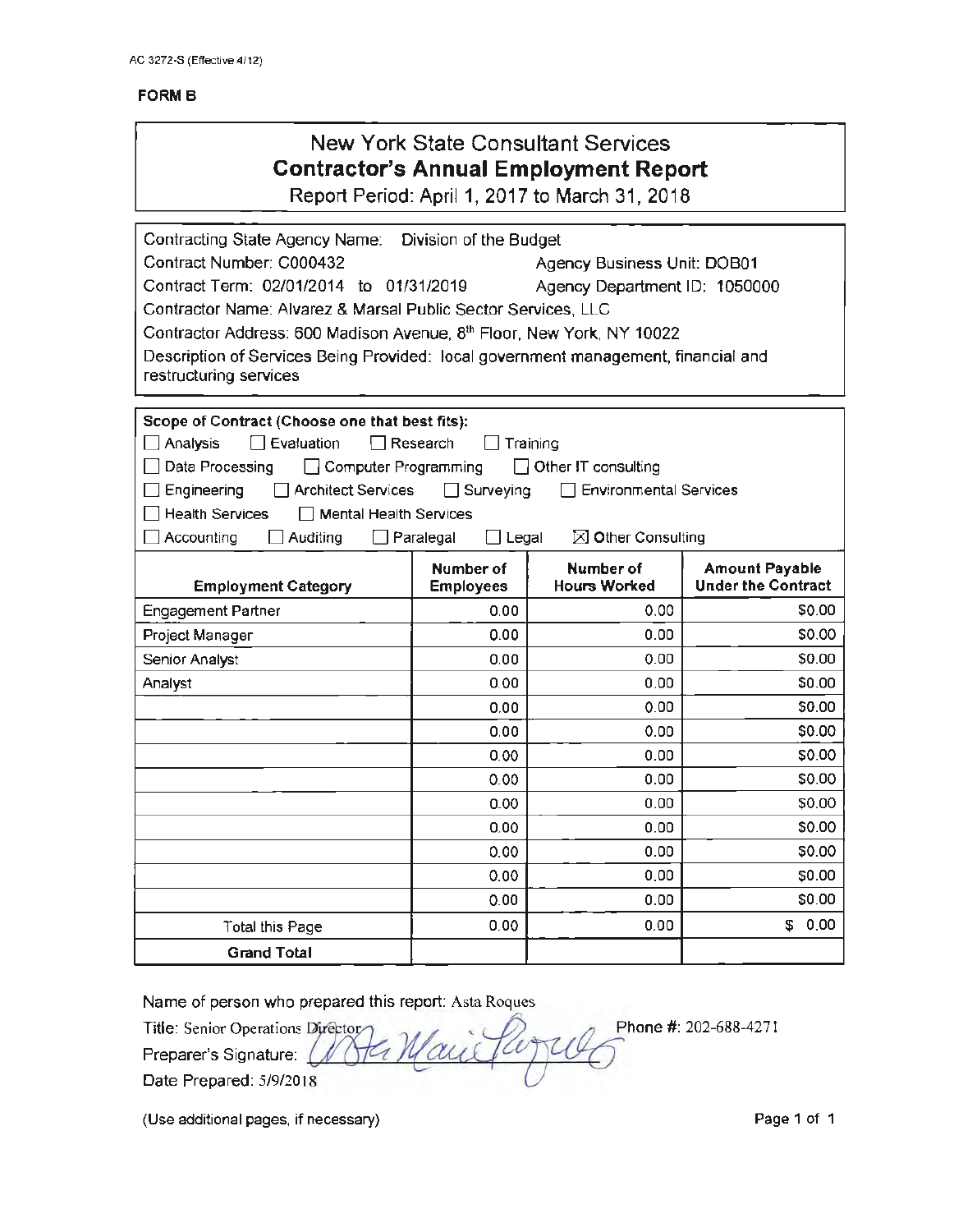### New York State Consultant Services **Contractor's Annual Employment Report**

Report Period: April 1, 2017 to March 31 , 2018

| Contracting State Agency Name: Division of the Budget                                      |                                    |                                    |                                                    |
|--------------------------------------------------------------------------------------------|------------------------------------|------------------------------------|----------------------------------------------------|
| Contract Number: C000433                                                                   |                                    | <b>Agency Business Unit: DOB01</b> |                                                    |
| Contract Term: 02/01/2014 to 01/31/2019                                                    |                                    | Agency Department ID: 1050000      |                                                    |
| Contractor Name: The Boston Consulting Group, Inc.                                         |                                    |                                    |                                                    |
| Contractor Address: 10 Hudson Yards, New York, NY, 10001                                   |                                    |                                    |                                                    |
| Description of Services Being Provided: Local Government Management, Financial, and        |                                    |                                    |                                                    |
| <b>Restructuring Services</b>                                                              |                                    |                                    |                                                    |
| *Contract C000433 is a multiple-award ordering contract with no active project assignments |                                    |                                    |                                                    |
| during the reporting period 04/01/17 - 03/31/18.                                           |                                    |                                    |                                                    |
| Scope of Contract (Choose one that best fits):                                             |                                    |                                    |                                                    |
| $\Box$ Evaluation<br>$\Box$ Analysis                                                       | $\Box$ Research<br>$\Box$ Training |                                    |                                                    |
| Data Processing<br>Computer Programming                                                    |                                    | $\Box$ Other IT consulting         |                                                    |
| $\Box$ Engineering<br><b>Architect Services</b>                                            | $\Box$ Surveying                   | Environmental Services             |                                                    |
| <b>Health Services</b><br><b>Nental Health Services</b>                                    |                                    |                                    |                                                    |
| Accounting<br>Auditing                                                                     | $\Box$ Legal<br>$\Box$ Paralegal   | $\boxtimes$ Other Consulting       |                                                    |
|                                                                                            |                                    |                                    |                                                    |
| <b>Employment Category</b>                                                                 | Number of<br><b>Employees</b>      | Number of<br><b>Hours Worked</b>   | <b>Amount Payable</b><br><b>Under the Contract</b> |
| 13-1111.00 - Management Analysts                                                           | 0.00                               | 0.00                               | \$0.00                                             |
|                                                                                            |                                    |                                    |                                                    |
|                                                                                            |                                    |                                    |                                                    |
|                                                                                            |                                    |                                    |                                                    |
|                                                                                            |                                    |                                    |                                                    |
|                                                                                            |                                    |                                    |                                                    |
|                                                                                            |                                    |                                    |                                                    |
|                                                                                            |                                    |                                    |                                                    |
|                                                                                            |                                    |                                    |                                                    |
|                                                                                            |                                    |                                    |                                                    |
|                                                                                            |                                    |                                    |                                                    |
|                                                                                            |                                    |                                    |                                                    |
|                                                                                            |                                    |                                    |                                                    |
| <b>Total this Page</b>                                                                     | 0.00                               | 0.00                               | \$ 0.00                                            |
|                                                                                            |                                    |                                    |                                                    |

Name of person who prepared this report: Bryan Schuster Title:

Contracts & Procurement\_Manager

Phone#: (301) 771-2350

 $P$ reparer's Signature:  $\mathbb{R}_{y\sim} \mathbb{R}_{y}$  Semusten

\_\_\_\_\_\_\_\_\_\_\_\_\_\_\_ Date Prepared:

0512512018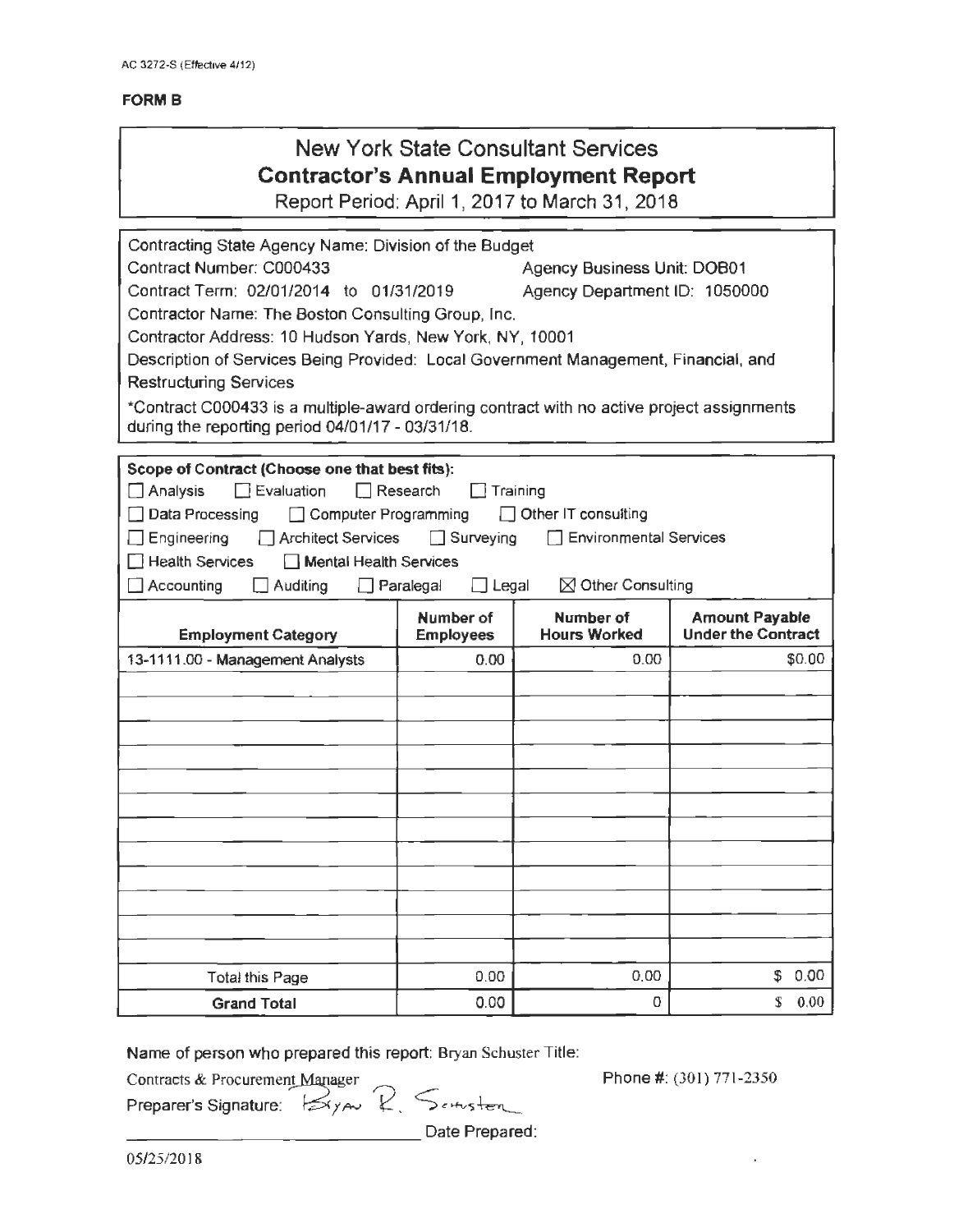## New York State Consultant Services **Contractor's Annual Employment Report**

Report Period: April 1, 2017 to March 31, 2018

| Contracting State Agency Name:                                                | Division of the Budget        |                                    |                                                    |  |  |
|-------------------------------------------------------------------------------|-------------------------------|------------------------------------|----------------------------------------------------|--|--|
| Contract Number: C000434                                                      |                               | <b>Agency Business Unit: DOB01</b> |                                                    |  |  |
| Contract Term: 02/01/2014 to 01/31/2019                                       |                               | Agency Department ID: 1050000      |                                                    |  |  |
| Contractor Name: Center for Governmental Research, Inc.                       |                               |                                    |                                                    |  |  |
| Contractor Address: 1 South Washington Street, Suite 400, Rochester, NY 14614 |                               |                                    |                                                    |  |  |
| Description of Services Being Provided: Consulting                            |                               |                                    |                                                    |  |  |
|                                                                               |                               |                                    |                                                    |  |  |
|                                                                               |                               |                                    |                                                    |  |  |
| Scope of Contract (Choose one that best fits):                                |                               |                                    |                                                    |  |  |
| Analysis<br>Evaluation                                                        | Research                      | Training                           |                                                    |  |  |
| Data Processing<br>$\Box$ Computer Programming                                |                               | $\Box$ Other IT consulting         |                                                    |  |  |
| Engineering<br><b>Architect Services</b>                                      | $\Box$ Surveying              | <b>Environmental Services</b>      |                                                    |  |  |
| <b>Health Services</b><br>□ Mental Health Services                            |                               |                                    |                                                    |  |  |
| Accounting<br>Auditing                                                        | Paralegal<br>$\square$ Legal  | $\boxtimes$ Other Consulting       |                                                    |  |  |
| <b>Employment Category</b>                                                    | Number of<br><b>Employees</b> | Number of<br><b>Hours Worked</b>   | <b>Amount Payable</b><br><b>Under the Contract</b> |  |  |
|                                                                               |                               |                                    |                                                    |  |  |
| No Activity                                                                   | 0.00                          | 0.00                               | \$0.00                                             |  |  |
|                                                                               | 0.00                          | 0.00                               | \$0.00                                             |  |  |
|                                                                               | 0.00                          | 0.00                               | \$0.00                                             |  |  |
|                                                                               | 0.00                          | 0.00                               | \$0.00                                             |  |  |
|                                                                               | 0.00                          | 0.00                               | \$0.00                                             |  |  |
|                                                                               | 0.00                          | 0.00                               | \$0.00                                             |  |  |
|                                                                               | 0.00                          | 0.00                               | \$0.00                                             |  |  |
|                                                                               | 0.00                          | 0.00                               | \$0.00                                             |  |  |
|                                                                               | 0.00                          | 0.00                               | \$0.00                                             |  |  |
|                                                                               | 0.00                          | 0.00                               | \$0.00                                             |  |  |
|                                                                               | 0.00                          | 0.00                               | \$0.00                                             |  |  |
|                                                                               | 0.00                          | 0.00                               | \$0.00                                             |  |  |
|                                                                               | 0.00                          | 0.00                               | \$0.00                                             |  |  |
| <b>Total this Page</b>                                                        | 0.00                          | 0.00                               | \$0.00                                             |  |  |

Name of person who prepared this report: Karen Yorks

Title: Office Manager /

Preparer's Signature:  $\frac{1}{\sqrt{2}}$  ,  $\frac{1}{\sqrt{2}}$  ,  $\frac{1}{\sqrt{2}}$  ,  $\frac{1}{\sqrt{2}}$ Date Prepared: 0511012018

Phone#: 585-327-7070

(Use additional pages, if necessary) example the control of the Page 1 of 1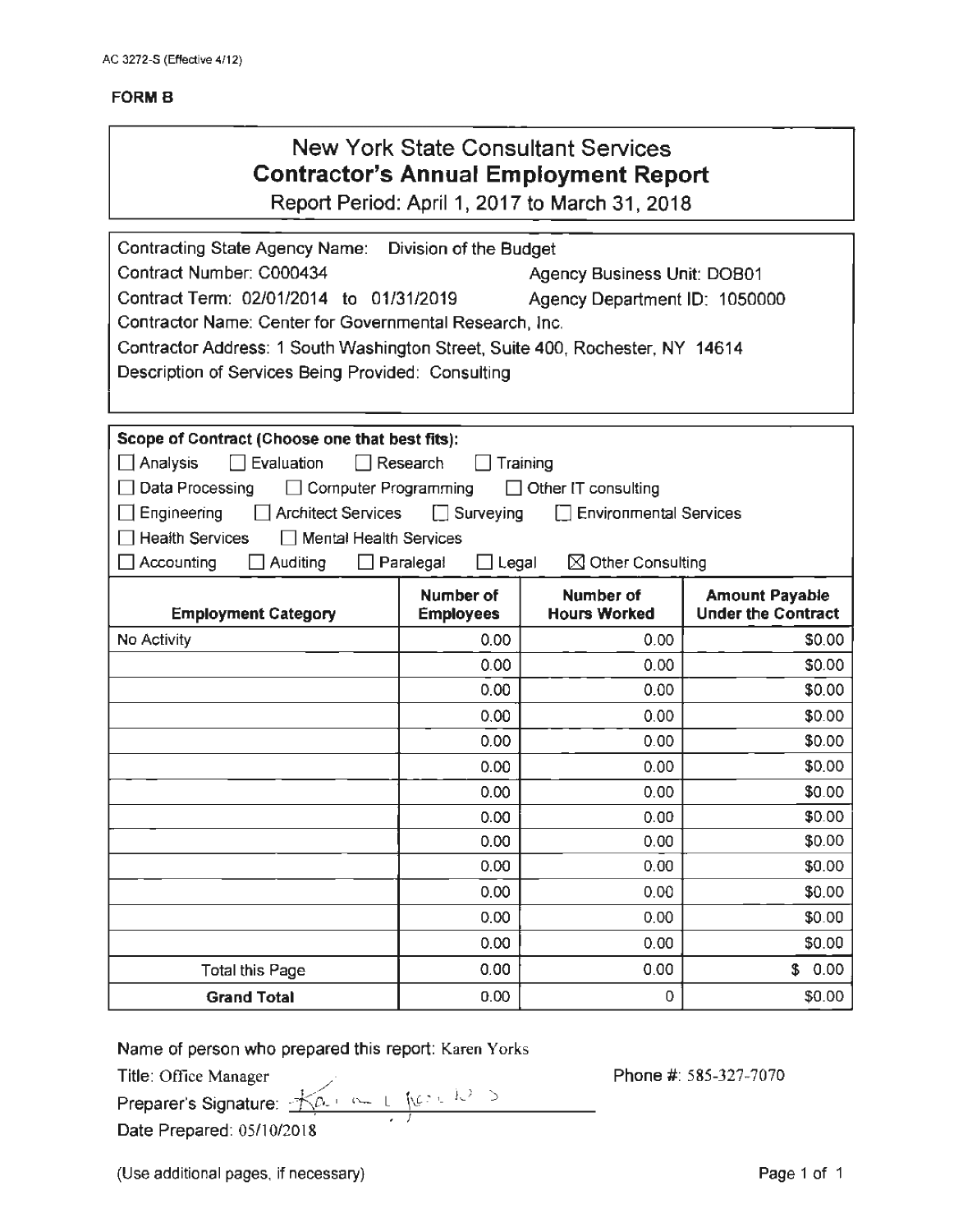|                                                                                                                                                                                                                                                                                                                                 |                                                                  | New York State Consultant Services<br><b>Contractor's Annual Employment Report</b><br>Report Period: April 1, 2017 to March 31, 2018 |                                                    |
|---------------------------------------------------------------------------------------------------------------------------------------------------------------------------------------------------------------------------------------------------------------------------------------------------------------------------------|------------------------------------------------------------------|--------------------------------------------------------------------------------------------------------------------------------------|----------------------------------------------------|
| Contracting State Agency Name: Division of the Budget<br>Contract Number: C000442<br>Contract Term: 02/29/2016 to 02/28/2021<br>Contractor Name: Public Resources Advisory Group, Inc.<br>Contractor Address: 39 Broadway, Suite 1210, New York, NY 10006<br>Description of Services Being Provided: Financial Advisory Service |                                                                  | <b>Agency Business Unit: DOB01</b><br>Agency Department ID: 1050000                                                                  |                                                    |
| Scope of Contract (Choose one that best fits):<br>□ Analysis<br>Evaluation<br>Data Processing<br>$\Box$ Computer Programming<br>Architect Services<br>$\Box$ Engineering<br><b>Health Services</b><br>□ Mental Health Services<br>Auditing<br>$\Box$ Accounting                                                                 | $\Box$ Research<br>$\Box$ Surveying<br>Paralegal<br>$\Box$ Legal | Training<br>$\Box$ Other IT consulting<br><b>Environmental Services</b><br>$\boxtimes$ Other Consulting                              |                                                    |
| <b>Employment Category</b>                                                                                                                                                                                                                                                                                                      | Number of<br><b>Employees</b>                                    | Number of<br><b>Hours Worked</b>                                                                                                     | <b>Amount Payable</b><br><b>Under the Contract</b> |
| 13-2051-00 Financial Analyst                                                                                                                                                                                                                                                                                                    | 14.00                                                            | 939.17                                                                                                                               | \$275,516.15                                       |
|                                                                                                                                                                                                                                                                                                                                 | 0.00                                                             | 0.00                                                                                                                                 | \$0.00                                             |
|                                                                                                                                                                                                                                                                                                                                 | 0.00                                                             | 0.00                                                                                                                                 | \$0.00                                             |
|                                                                                                                                                                                                                                                                                                                                 | 0.00                                                             | 0.00                                                                                                                                 | \$0,00                                             |
|                                                                                                                                                                                                                                                                                                                                 | 0.00                                                             | 0.00                                                                                                                                 | \$0.00                                             |
|                                                                                                                                                                                                                                                                                                                                 | 0.00                                                             | 0.00                                                                                                                                 | \$0.00                                             |
|                                                                                                                                                                                                                                                                                                                                 | 0.00                                                             | 0.00                                                                                                                                 | \$0.00                                             |
|                                                                                                                                                                                                                                                                                                                                 | 0.00                                                             | 0.00                                                                                                                                 | \$0.00                                             |
|                                                                                                                                                                                                                                                                                                                                 | 0.00                                                             | 0.00                                                                                                                                 | \$0.00                                             |
|                                                                                                                                                                                                                                                                                                                                 | 0.00                                                             | 0.00                                                                                                                                 | \$0.00                                             |
|                                                                                                                                                                                                                                                                                                                                 | 0.00                                                             | 0.00                                                                                                                                 | \$0.00                                             |
|                                                                                                                                                                                                                                                                                                                                 | 0.00                                                             | 0.00                                                                                                                                 | \$0.00                                             |
|                                                                                                                                                                                                                                                                                                                                 | 0.00                                                             | 0.00                                                                                                                                 | \$0.00                                             |
| Total this Page                                                                                                                                                                                                                                                                                                                 | 14.00                                                            | 939.17                                                                                                                               | \$275,516.15                                       |
| <b>Grand Total</b>                                                                                                                                                                                                                                                                                                              | 14.00                                                            | 939.17                                                                                                                               | \$275,516.15                                       |

Name of person who prepared this report: Brenda Henry

Title: Controller

Preparer's Signature: <u>Edundo Kham</u> Date Prepared: 04/27/2018 \

Phone #: (212) 566 - 7800

(Use additional pages, if necessary)

Page 1 of 1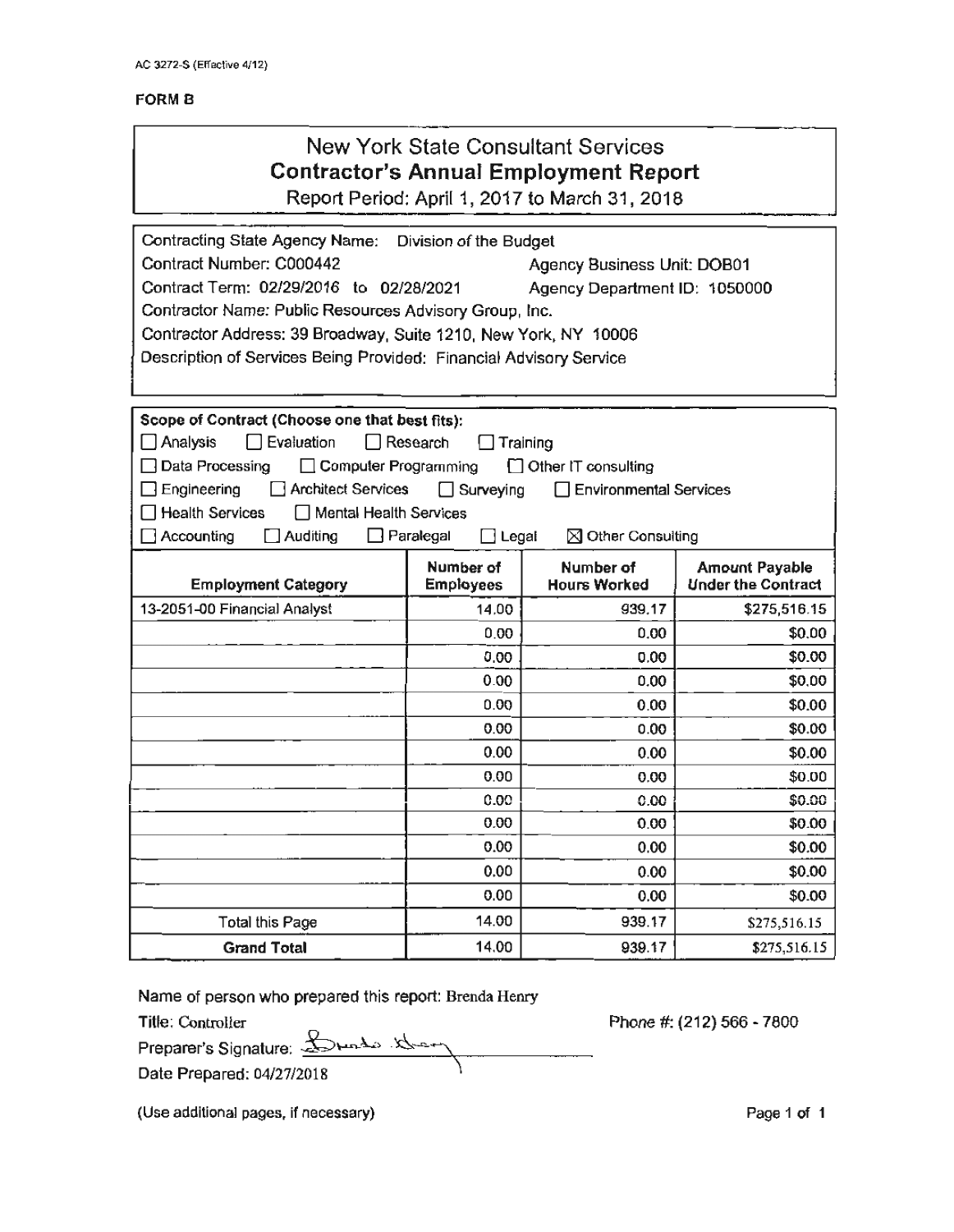| <b>New York State Consultant Services</b>                                                                                                               |
|---------------------------------------------------------------------------------------------------------------------------------------------------------|
| Contractor's Annual Employment Report                                                                                                                   |
| $D_{\text{shock}}$ $D_{\text{shock}}$ , $A_{\text{sh}}$ , $A_{\text{sh}}$ , $A_{\text{shock}}$ , $A_{\text{shock}}$ , $A_{\text{sh}}$ , $A_{\text{sh}}$ |

Report Period: April 1, 2017 to March 31, 2018

| Contracting State Agency Name: Division of the Budget<br>Contract Number: C000443<br>Contract Term: 02/29/2016 to 02/28/2021<br>Contractor Name: Hilltop Securities Inc.<br>Contractor Address: 485 Madison Avenue, Suite 1800, New York, NY 10022<br>Description of Services Being Provided: Financial Advisor |                                                              | Agency Business Unit: DOB01<br>Agency Department ID: 1050000                           |                                                    |
|-----------------------------------------------------------------------------------------------------------------------------------------------------------------------------------------------------------------------------------------------------------------------------------------------------------------|--------------------------------------------------------------|----------------------------------------------------------------------------------------|----------------------------------------------------|
| Scope of Contract (Choose one that best fits):<br>Evaluation<br>$\boxtimes$ Analysis<br>$\Box$ Computer Programming<br>Data Processing<br><b>Architect Services</b><br>Engineering<br><b>Health Services</b><br>l I Mental Health Services<br>Accounting<br><b>Auditing</b>                                     | Research<br>$\Box$ Surveying<br>$\square$ Legal<br>Paralegal | Training<br>$\Box$ Other IT consulting<br>□ Environmental Services<br>Other Consulting |                                                    |
| <b>Employment Category</b>                                                                                                                                                                                                                                                                                      | Number of<br><b>Employees</b>                                | Number of<br><b>Hours Worked</b>                                                       | <b>Amount Payable</b><br><b>Under the Contract</b> |
| <b>Financial Advisor Consulting</b>                                                                                                                                                                                                                                                                             | 1.00                                                         | 7.00                                                                                   | \$1,750.00                                         |
|                                                                                                                                                                                                                                                                                                                 | 0.00                                                         | 0.00                                                                                   | \$0.00                                             |
|                                                                                                                                                                                                                                                                                                                 | 0.00                                                         | 0.00                                                                                   | \$0.00                                             |
|                                                                                                                                                                                                                                                                                                                 | 0.00                                                         | 0.00                                                                                   | \$0.00                                             |
|                                                                                                                                                                                                                                                                                                                 | 0.00                                                         | 0.00                                                                                   | \$0.00                                             |
|                                                                                                                                                                                                                                                                                                                 | 0.00                                                         | 0.00                                                                                   | \$0.00                                             |
|                                                                                                                                                                                                                                                                                                                 | 0.00                                                         | 0.00                                                                                   | \$0.00                                             |
|                                                                                                                                                                                                                                                                                                                 | 0.00                                                         | 0.00                                                                                   | \$0.00                                             |
|                                                                                                                                                                                                                                                                                                                 | 0.00                                                         | 0.00                                                                                   | \$0.00                                             |
|                                                                                                                                                                                                                                                                                                                 | 0.00                                                         | 0.00                                                                                   | \$0.00                                             |
|                                                                                                                                                                                                                                                                                                                 | 0.00                                                         | 0.00                                                                                   | \$0.00                                             |
|                                                                                                                                                                                                                                                                                                                 | 0.00                                                         | 0.00                                                                                   | \$0.00                                             |
|                                                                                                                                                                                                                                                                                                                 | 0.00                                                         | 0.00                                                                                   | \$0.00                                             |
| <b>Total this Page</b>                                                                                                                                                                                                                                                                                          | 1.00                                                         | 7.00                                                                                   | \$1,750.00                                         |
| <b>Grand Total</b>                                                                                                                                                                                                                                                                                              |                                                              |                                                                                        |                                                    |

Name of person who prepared this report: Steven J. Kantor

Title: Regional Managing Director *J<sub>/</sub>/* 

Preparer's Signature: \_\_*\_\_\_* 

Phone#: (212) 642-4350

Date Prepared: 05/14/2018

(Use additional pages, if necessary)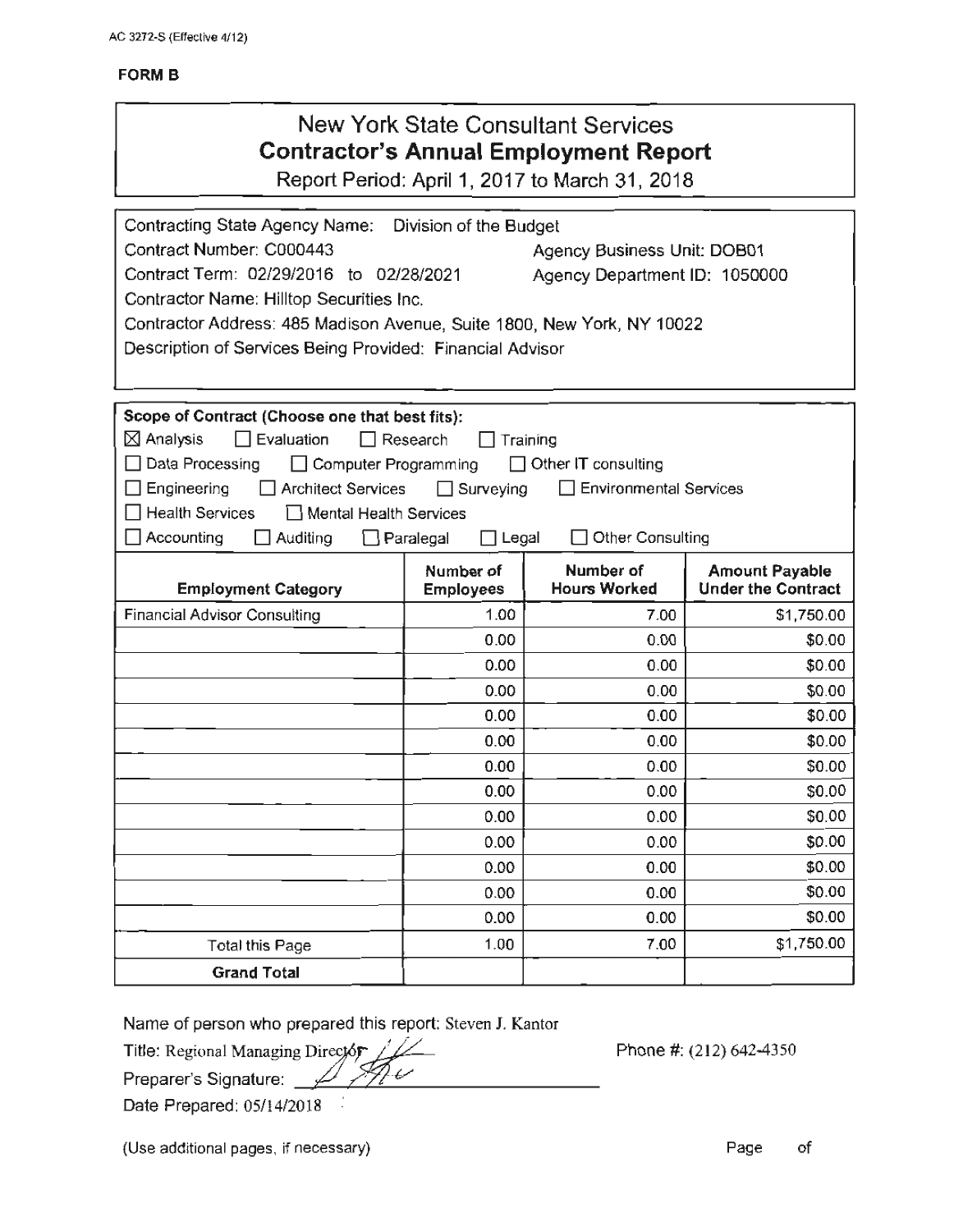#### New York State Consultant Services **Contractor's Annual Employment Report**  Report Period: April 1, 2017 to March 31, 2018

Contracting State Agency Name: **Division of the Budget**  Contract Number: C000446 Agency Business Unit: DOB01 Contract Term: 10/1/2017 to 9/30/2022 Agency Department ID: 1050000 Contractor Name: Hawkins Delafield & Wood LLP with Pearlman & Miranda LLC Contractor Address: 7 World Trade Center New York, New York 10007 Description of Services Being Provided: Public finance and disclosure counsel. **Scope of Contract (Choose one that best fits):**  D Analysis 0 Evaluation D Research 0 Training Data Processing D Computer Programming D Other IT consulting D Engineering 0 Architect Services D Surveying 0 Environmental Services  $\Box$  Health Services  $\Box$  Mental Health Services 0 Accounting D Auditing D Paralegal ~Legal D Other Consulting **Employment Category | Number of | Number of | Amount Payable | Amount Payable | Amount Payable | Amount Payable | Research Amount Payable | Research Amount Payable | Research Amount Payable | Research Amount Payable | Res Under the Contract** Lawyers 23-1011.00  $\begin{array}{|c|c|c|c|c|c|c|c|c|} \hline \end{array}$  74.7  $\begin{array}{|c|c|c|c|c|c|c|c|} \hline \end{array}$  534,485.00 Total this page **7 7 74.7 \$34,485.00 Grand Total 7 834,485.00 7 834,485.00** Name of person who prepared this report: Stanley R. Kramer<br>Title: Partner<br>-Phone #: (212) 820-9470

Date Prepared: 5/11/2018

Preparer's Signature: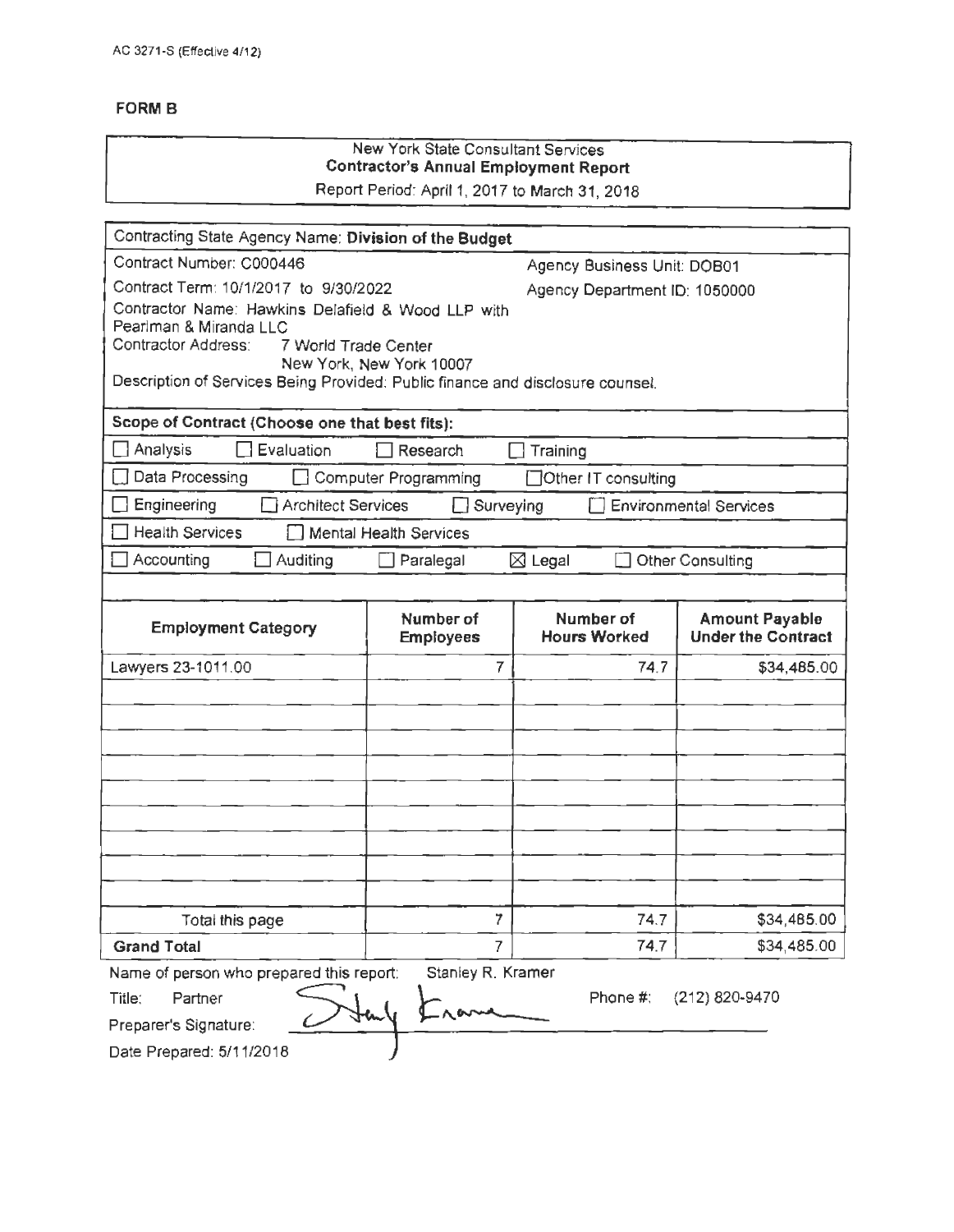|                                                                                                                                                                                                                                                                       |                                                                                      | New York State Consultant Services<br><b>Contractor's Annual Employment Report</b><br>Report Period: April 1, 2017 to March 31, 2018 |                                                    |
|-----------------------------------------------------------------------------------------------------------------------------------------------------------------------------------------------------------------------------------------------------------------------|--------------------------------------------------------------------------------------|--------------------------------------------------------------------------------------------------------------------------------------|----------------------------------------------------|
| Contracting State Agency Name:<br>Contract Number: C000447<br>Contract Term: 10/01/2017 to 09/30/2022<br>Contractor Name: Harris Beach PLLC<br>Contractor Address: 100 Wall Street, New York, NY 10005<br>Description of Services Being Provided: Consulting Services | Division of the Budget                                                               | Agency Business Unit: DOB01<br>Agency Department ID: 1050000                                                                         |                                                    |
| Scope of Contract (Choose one that best fits):<br>] Analysis<br>$\Box$ Evaluation<br>Data Processing<br>□ Computer Programming<br>$\Box$ Engineering<br>Architect Services<br>$\Box$ Health Services<br>Mental Health Services<br>Accounting<br>Auditing              | Research<br>Training<br>Surveying<br>$\Box$<br>$\boxtimes$ Legal<br>$\Box$ Paralegal | $\Box$ Other IT consulting<br><b>Environmental Services</b><br>Other Consulting                                                      |                                                    |
| <b>Employment Category</b>                                                                                                                                                                                                                                            | Number of<br><b>Employees</b>                                                        | Number of<br><b>Hours Worked</b>                                                                                                     | <b>Amount Payable</b><br><b>Under the Contract</b> |
| 23-1011.00-Lawyers                                                                                                                                                                                                                                                    | 3.00                                                                                 | 174.60                                                                                                                               | \$68,467.50                                        |
|                                                                                                                                                                                                                                                                       |                                                                                      |                                                                                                                                      |                                                    |
|                                                                                                                                                                                                                                                                       | 0.00                                                                                 | 0.00.                                                                                                                                | \$0.00                                             |
|                                                                                                                                                                                                                                                                       | 0.00                                                                                 | 0.00                                                                                                                                 | \$0.00                                             |
|                                                                                                                                                                                                                                                                       | 0.00                                                                                 | 0.00                                                                                                                                 | \$0.00                                             |
|                                                                                                                                                                                                                                                                       | 0.00                                                                                 | 0.00                                                                                                                                 | \$0.00                                             |
|                                                                                                                                                                                                                                                                       | 0.00                                                                                 | 0.00.                                                                                                                                | \$0.00                                             |
|                                                                                                                                                                                                                                                                       | 0.00                                                                                 | 0.00                                                                                                                                 | \$0.00                                             |
|                                                                                                                                                                                                                                                                       | 0.00                                                                                 | 0.00.                                                                                                                                | \$0.00                                             |
|                                                                                                                                                                                                                                                                       | 0.00<br>0.00                                                                         | 0.00.<br>0.00                                                                                                                        | \$0.00<br>\$0.00                                   |
|                                                                                                                                                                                                                                                                       | 0.00                                                                                 | 0.00                                                                                                                                 | \$0.00                                             |
|                                                                                                                                                                                                                                                                       | 0,00                                                                                 | 0.00                                                                                                                                 | \$0.00                                             |
|                                                                                                                                                                                                                                                                       | 0.00                                                                                 | 0.00                                                                                                                                 | \$0.00                                             |
| Total this Page                                                                                                                                                                                                                                                       | 3.00                                                                                 | 174.60                                                                                                                               | \$68,467.50                                        |

Name of person who prepared this report: Doron Bar-Levav<br>Title: Dartuss

Phone#: 212-313-5413

Ŷ.

Title: Partner<br>Preparer's Signature: *// 2 m/ 6 al / CAJTW* Preparer's Signature: **\_\_** 

Date Prepared: 05/1012018

(Use additional pages, if necessary)

Page of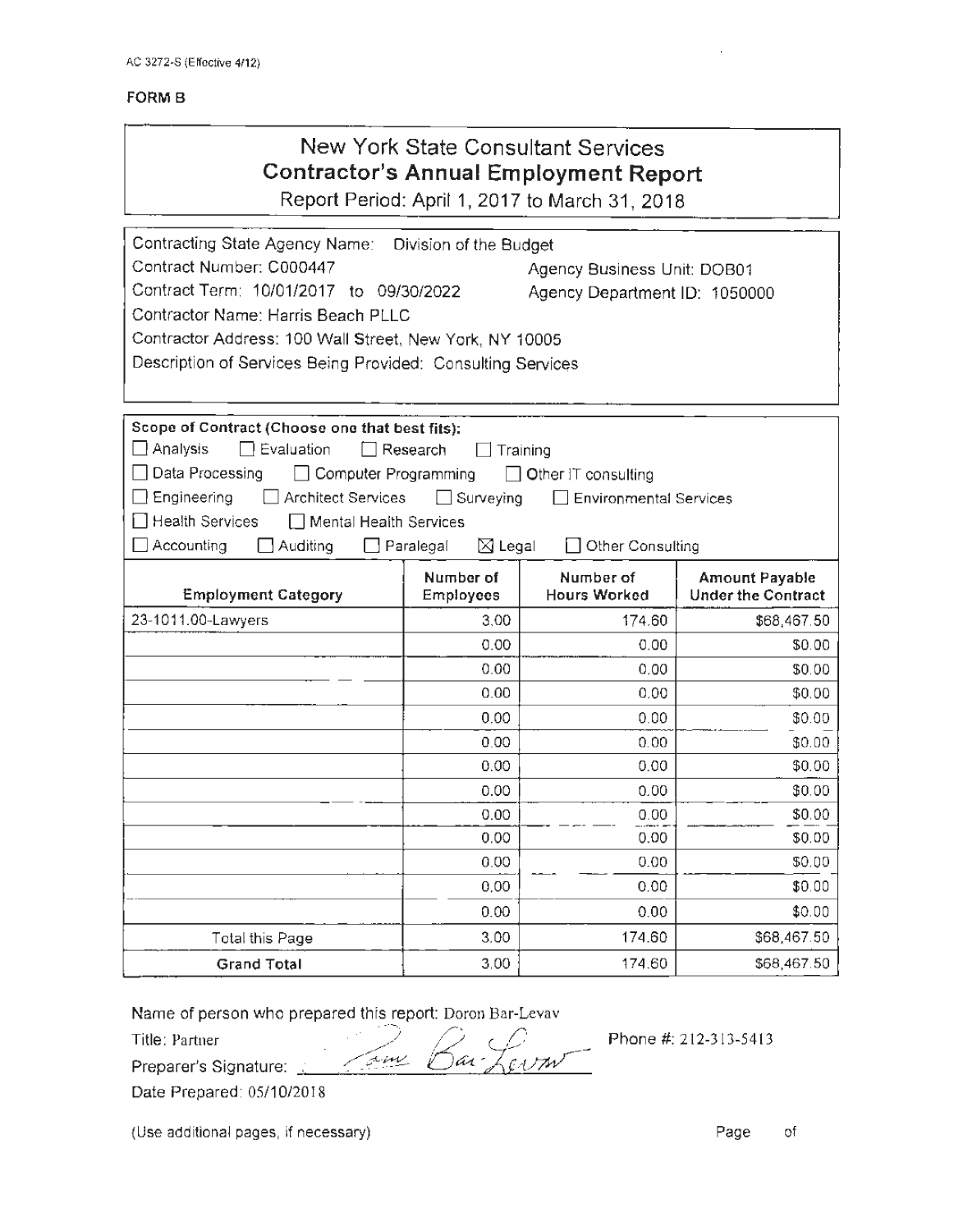|                                                                                                                                                                                                                                                                                                                                                                                                                                                  |                               | New York State Consultant Services<br><b>Contractor's Annual Employment Report</b><br>Report Period: April 1, 2017 to March 31, 2018 |                                                    |
|--------------------------------------------------------------------------------------------------------------------------------------------------------------------------------------------------------------------------------------------------------------------------------------------------------------------------------------------------------------------------------------------------------------------------------------------------|-------------------------------|--------------------------------------------------------------------------------------------------------------------------------------|----------------------------------------------------|
| Contracting State Agency Name: Division of the Budget<br>Contract Number: C000448<br>Contract Term: 10/1/2017 to 09/30/2022<br>Contractor Name: PricewaterhouseCoopers Public Sector LLP<br>Contractor Address: 1800 Tysons Boulevard, 6th Floor, McLean, VA 22102<br>Description of Services Being Provided: Management consulting services                                                                                                     |                               | Agency Business Unit: DOB01<br>Agency Department ID: 1050000                                                                         |                                                    |
| Scope of Contract (Choose one that best fits):<br>$\Box$ Analysis<br>$\Box$ Evaluation<br>$\Box$ Research<br>Training<br>$\Box$ Data Processing<br>□ Computer Programming<br>Other IT consulting<br>$\Box$ Engineering<br><b>Architect Services</b><br>$\Box$ Surveying<br><b>Environmental Services</b><br>$\Box$ Health Services<br>Mental Health Services<br>Accounting<br>Auditing<br>$\Box$ Legal<br>□ Other Consulting<br>$\Box$ Paralegal |                               |                                                                                                                                      |                                                    |
| <b>Employment Category</b>                                                                                                                                                                                                                                                                                                                                                                                                                       | Number of<br><b>Employees</b> | Number of<br><b>Hours Worked</b>                                                                                                     | <b>Amount Payable</b><br><b>Under the Contract</b> |
|                                                                                                                                                                                                                                                                                                                                                                                                                                                  | 0.00                          | 0.00                                                                                                                                 | \$0.00                                             |
|                                                                                                                                                                                                                                                                                                                                                                                                                                                  | 0.00                          | 0.00                                                                                                                                 | \$0.00                                             |
|                                                                                                                                                                                                                                                                                                                                                                                                                                                  | 0.00                          | 0.00                                                                                                                                 | \$0.00                                             |
|                                                                                                                                                                                                                                                                                                                                                                                                                                                  | 0.00                          | 0.00                                                                                                                                 | \$0.00                                             |
|                                                                                                                                                                                                                                                                                                                                                                                                                                                  | 0.00                          | 0.00                                                                                                                                 | \$0.00                                             |
|                                                                                                                                                                                                                                                                                                                                                                                                                                                  | 0.00                          | 0.00                                                                                                                                 | \$0.00                                             |
|                                                                                                                                                                                                                                                                                                                                                                                                                                                  | 0.00                          | 0.00                                                                                                                                 | \$0.00                                             |
|                                                                                                                                                                                                                                                                                                                                                                                                                                                  | 0.00                          | 000                                                                                                                                  | \$0.00                                             |
|                                                                                                                                                                                                                                                                                                                                                                                                                                                  | 0.00                          | 0.00                                                                                                                                 | \$0.00                                             |
|                                                                                                                                                                                                                                                                                                                                                                                                                                                  | 0.00                          | 0.00                                                                                                                                 | \$0.00                                             |
|                                                                                                                                                                                                                                                                                                                                                                                                                                                  | 0.00                          | 0.00                                                                                                                                 | \$0.00                                             |
|                                                                                                                                                                                                                                                                                                                                                                                                                                                  | 0.00                          | 0.00                                                                                                                                 | \$0.00                                             |
|                                                                                                                                                                                                                                                                                                                                                                                                                                                  | 0.00                          | 0.00                                                                                                                                 | \$0.00                                             |
| Total this Page                                                                                                                                                                                                                                                                                                                                                                                                                                  | 0.00                          | 0,00                                                                                                                                 | \$0.00                                             |
| <b>Grand Total</b>                                                                                                                                                                                                                                                                                                                                                                                                                               |                               |                                                                                                                                      |                                                    |

Name of person who prepared this report: Kemal A Karakaya<br>Title: Director<br>Preparer's Signature: 20018

Title: Director<br>Preparer's Signature: Ac Mault 9 Phone #: 8048680121 Preparer's Signature: \_

Date Prepared: 05/15/2018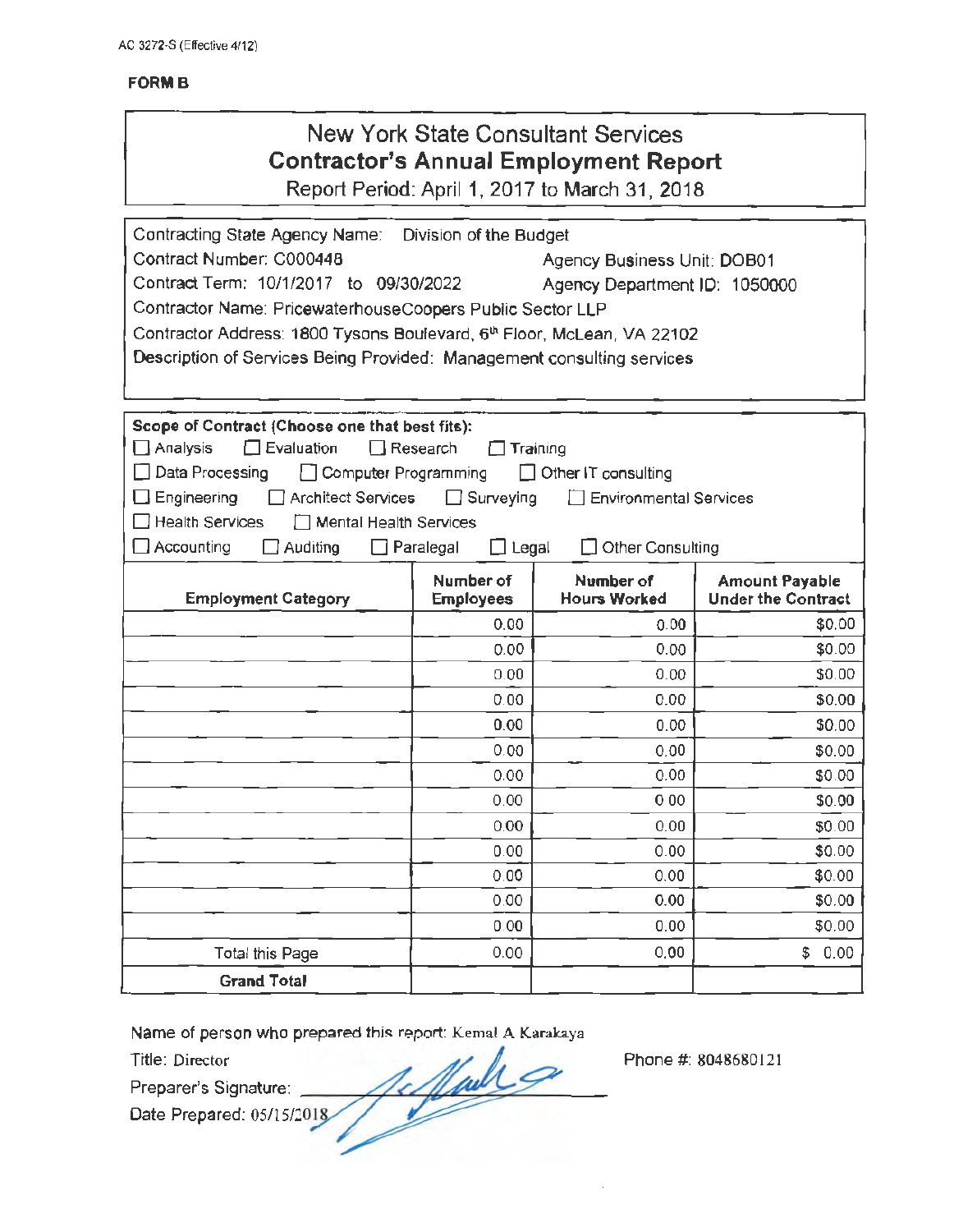|                                                                                                                                                                                                                                                                                                                                              |                                                                  | <b>New York State Consultant Services</b><br><b>Contractor's Annual Employment Report</b><br>Report Period: April 1, 2017 to March 31, 2018 |                                                    |
|----------------------------------------------------------------------------------------------------------------------------------------------------------------------------------------------------------------------------------------------------------------------------------------------------------------------------------------------|------------------------------------------------------------------|---------------------------------------------------------------------------------------------------------------------------------------------|----------------------------------------------------|
| Contracting State Agency Name: Division of the Budget<br>Contract Number: C000449<br>Contract Term: 11/1/2017 to 10/31/2022<br>Contractor Name: PricewaterhouseCoopers Public Sector LLP<br>Contractor Address: 1800 Tysons Boulevard, 7th Floor, McLean, VA 22102<br>Description of Services Being Provided: Management consulting services |                                                                  | <b>Agency Business Unit: DOB01</b><br>Agency Department ID: 1050000                                                                         |                                                    |
| Scope of Contract (Choose one that best fits):<br>∃ Analysis<br>$\Box$ Evaluation<br>Data Processing<br>$\Box$ Computer Programming<br>$\Box$ Engineering<br>$\Box$ Architect Services<br><b>Health Services</b><br>$\Box$ Mental Health Services<br>Accounting<br>Auditing                                                                  | Research<br>$\Box$ Surveying<br>$\Box$ Paralegal<br>$\Box$ Legal | Training<br>□ Other IT consulting<br><b>Environmental Services</b><br>□ Other Consulting                                                    |                                                    |
| <b>Employment Category</b>                                                                                                                                                                                                                                                                                                                   | Number of<br><b>Employees</b>                                    | Number of<br><b>Hours Worked</b>                                                                                                            | <b>Amount Payable</b><br><b>Under the Contract</b> |
|                                                                                                                                                                                                                                                                                                                                              | 0.00                                                             | 0.00                                                                                                                                        | \$0.00                                             |
|                                                                                                                                                                                                                                                                                                                                              | 0.00                                                             | 0.00                                                                                                                                        | \$0.00                                             |
|                                                                                                                                                                                                                                                                                                                                              | 0.00                                                             | 0.00                                                                                                                                        | \$0.00                                             |
|                                                                                                                                                                                                                                                                                                                                              | 0.00                                                             | 0.00                                                                                                                                        | \$0.00                                             |
|                                                                                                                                                                                                                                                                                                                                              | 0.00                                                             | 0.00                                                                                                                                        | \$0.00                                             |
|                                                                                                                                                                                                                                                                                                                                              | 0.00                                                             | 0.00                                                                                                                                        | \$0.00                                             |
|                                                                                                                                                                                                                                                                                                                                              | 0.00                                                             | 0.00                                                                                                                                        | \$0.00                                             |
|                                                                                                                                                                                                                                                                                                                                              | 0.00                                                             | $0.00\,$                                                                                                                                    | \$0.00                                             |
|                                                                                                                                                                                                                                                                                                                                              | 0.00                                                             | 0.00                                                                                                                                        | \$0.00                                             |
|                                                                                                                                                                                                                                                                                                                                              | 0.00                                                             | 0.00                                                                                                                                        | \$0.00                                             |
|                                                                                                                                                                                                                                                                                                                                              | 0.00                                                             | 0.00                                                                                                                                        | \$0.00                                             |
|                                                                                                                                                                                                                                                                                                                                              | 0.00                                                             | 0.00                                                                                                                                        | \$0.00                                             |
|                                                                                                                                                                                                                                                                                                                                              | 0.00                                                             | 0.00                                                                                                                                        | \$0.00                                             |
| Total this Page                                                                                                                                                                                                                                                                                                                              | 0,00                                                             | 0.00                                                                                                                                        | \$0.00                                             |
| <b>Grand Total</b>                                                                                                                                                                                                                                                                                                                           |                                                                  |                                                                                                                                             |                                                    |
| Name of person who prepared this report: Kemal A Karakaya<br>Title: Director<br>Preparer's Signature:                                                                                                                                                                                                                                        | 1. Mayo                                                          |                                                                                                                                             | Phone #: 8048680121                                |

Date Prepared: 05/15/2018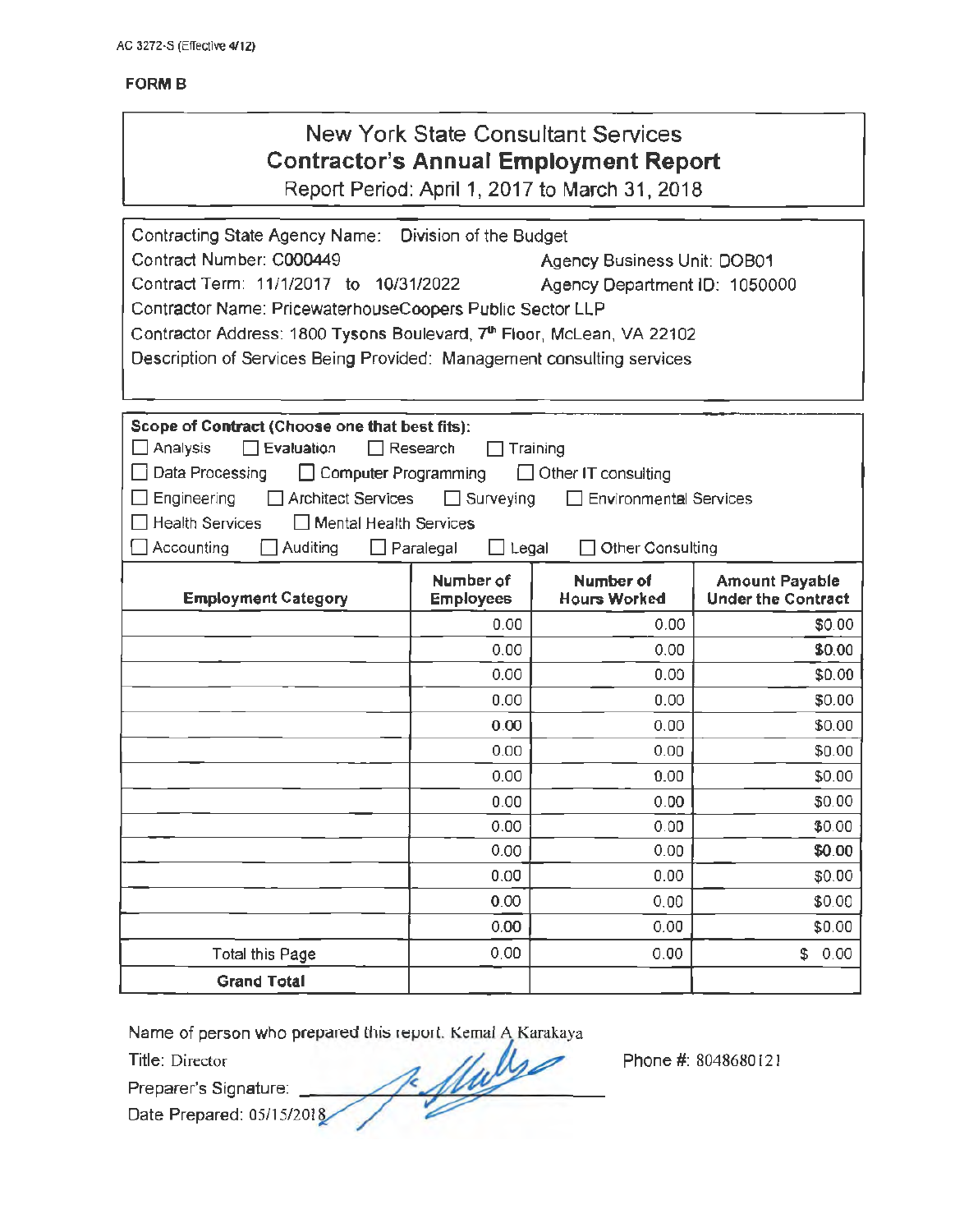|                                                                                                                                                                                                                                                                                                                                                                                                                                               |                               | <b>New York State Consultant Services</b><br><b>Contractor's Annual Employment Report</b><br>Report Period: April 1, 2017 to March 31, 2018 |                                                    |
|-----------------------------------------------------------------------------------------------------------------------------------------------------------------------------------------------------------------------------------------------------------------------------------------------------------------------------------------------------------------------------------------------------------------------------------------------|-------------------------------|---------------------------------------------------------------------------------------------------------------------------------------------|----------------------------------------------------|
| Contracting State Agency Name:<br>Contract Number: CM3004<br>Contract Term: 10/01/2017 to 09/30/2022<br><b>Contractor Name: Grant Thornton LLP</b><br>Contractor Address: 66 S. Pearl St., Suite 1200, Albany, NY 12207<br>Description of Services Being Provided: Business Transformation MSA                                                                                                                                                | Division of the Budget        | <b>Agency Business Unit: DOB01</b><br>Agency Department ID: 1050000                                                                         |                                                    |
| Scope of Contract (Choose one that best fits):<br>Analysis<br>$\square$ Evaluation<br>Research<br>Training<br>Data Processing<br>$\Box$ Computer Programming<br>$\Box$ Other IT consulting<br><b>Architect Services</b><br>$\Box$ Surveying<br>Engineering<br><b>Environmental Services</b><br><b>Health Services</b><br><b>Mental Health Services</b><br>Accounting<br>Auditing<br>$\Box$ Legal<br>$\boxtimes$ Other Consulting<br>Paralegal |                               |                                                                                                                                             |                                                    |
| <b>Employment Category</b>                                                                                                                                                                                                                                                                                                                                                                                                                    | Number of<br><b>Employees</b> | Number of<br><b>Hours Worked</b>                                                                                                            | <b>Amount Payable</b><br><b>Under the Contract</b> |
| Engagement Partner                                                                                                                                                                                                                                                                                                                                                                                                                            | 0.00                          | 0.00                                                                                                                                        | \$0.00                                             |
| Project Manager                                                                                                                                                                                                                                                                                                                                                                                                                               | 0.00                          | 0.00                                                                                                                                        | \$0.00                                             |
| Senior Analyst                                                                                                                                                                                                                                                                                                                                                                                                                                | 0.00                          | 0.00                                                                                                                                        | \$0.00                                             |
| Associate Analyst                                                                                                                                                                                                                                                                                                                                                                                                                             | 0.00                          | 0.00                                                                                                                                        | \$0.00                                             |
| Analyst                                                                                                                                                                                                                                                                                                                                                                                                                                       | 0,00                          | 0.00                                                                                                                                        | \$0.00                                             |
|                                                                                                                                                                                                                                                                                                                                                                                                                                               | 0.00                          | 0.00                                                                                                                                        | \$0.00                                             |
|                                                                                                                                                                                                                                                                                                                                                                                                                                               | 0.00                          | 0.00                                                                                                                                        | \$0.00                                             |
|                                                                                                                                                                                                                                                                                                                                                                                                                                               | 0.00                          | 0.00                                                                                                                                        | \$0.00                                             |
|                                                                                                                                                                                                                                                                                                                                                                                                                                               | 0.00                          | 0.00                                                                                                                                        | \$0.00                                             |
|                                                                                                                                                                                                                                                                                                                                                                                                                                               | 0.00                          | 0.00                                                                                                                                        | \$0.00                                             |
|                                                                                                                                                                                                                                                                                                                                                                                                                                               | 0.00                          | 0.00                                                                                                                                        | \$0.00                                             |
|                                                                                                                                                                                                                                                                                                                                                                                                                                               | 0.00                          | 0.00                                                                                                                                        | \$0.00                                             |
|                                                                                                                                                                                                                                                                                                                                                                                                                                               | 0.00                          | 0.00                                                                                                                                        | \$0.00                                             |
| <b>Total this Page</b>                                                                                                                                                                                                                                                                                                                                                                                                                        | 0.00                          | 0,00                                                                                                                                        | \$0.00                                             |
| <b>Grand Total</b>                                                                                                                                                                                                                                                                                                                                                                                                                            | 0.00                          | 0                                                                                                                                           | \$0.00                                             |
| Name of person who prepared this report: Anthony Hernandez<br>Title: Principal<br>Preparer's Signature:                                                                                                                                                                                                                                                                                                                                       |                               |                                                                                                                                             | Phone #: 215-701-8870                              |

Date Prepared: 5/11/2018

(Use additional pages, if necessary) example of the control of the page of the Page of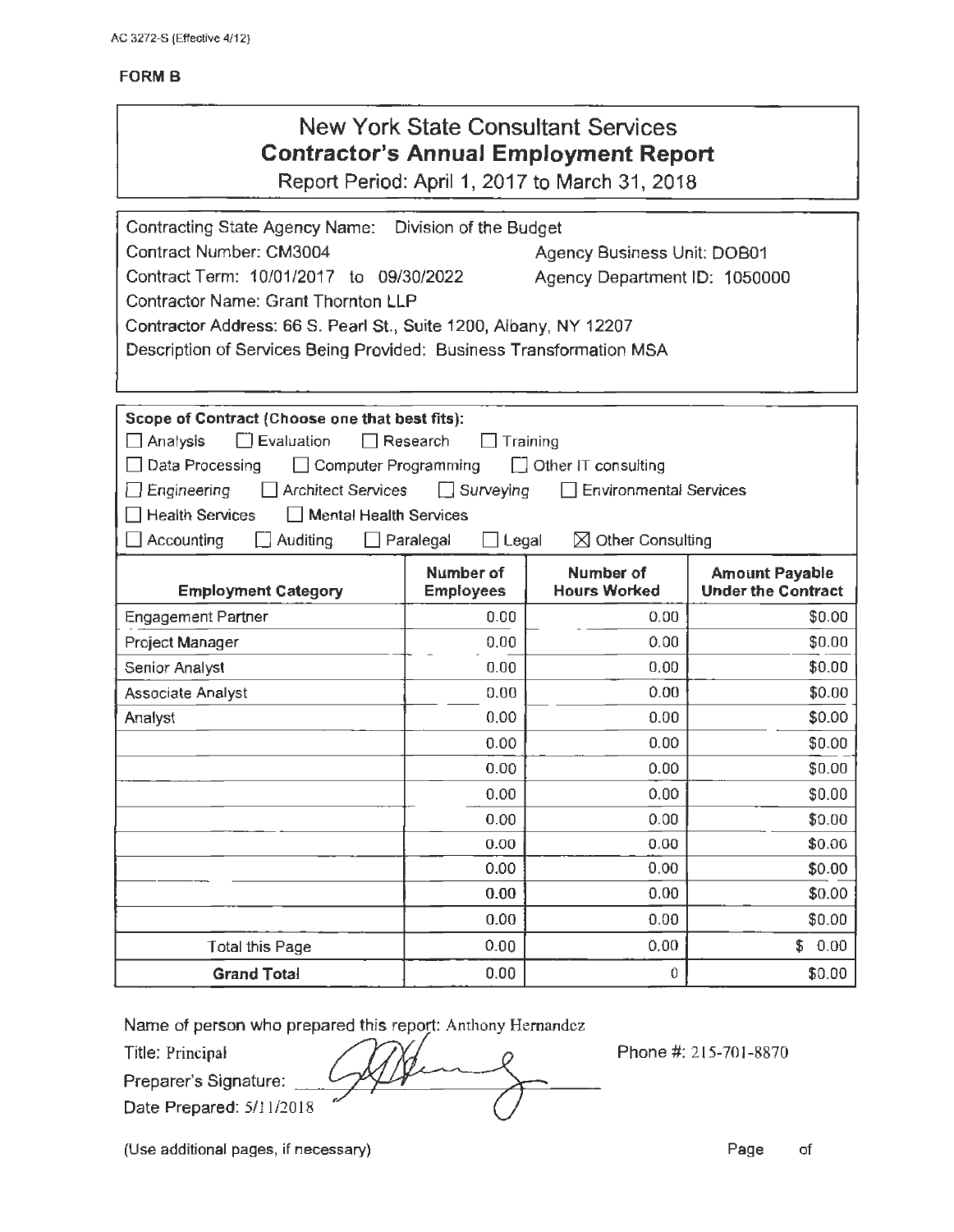#### New York State Consultant Services Contractor's Annual Employment Report Report Period: April 1, 2017 to March 31, 2018

| Contracting State Agency Name: Division of Budget                                  |                                            |  |  |  |  |
|------------------------------------------------------------------------------------|--------------------------------------------|--|--|--|--|
| Contract Number: CM3007                                                            | Agency Business Unit: DOB01                |  |  |  |  |
|                                                                                    | Agency Department ID: 1050000              |  |  |  |  |
| Contract Term: 11/1/2017 to 10/31/2022.                                            |                                            |  |  |  |  |
| Contractor Name: New York State Technology Enterprise Corporation (NYSTEC)         |                                            |  |  |  |  |
| Contractor Address: 500 Avery Lane, Suite A, Rome, NY 13441                        |                                            |  |  |  |  |
| Description of Services Being Provided:<br><b>Business Transformation Services</b> |                                            |  |  |  |  |
| Scope of Contract (Choose one that best fits):                                     |                                            |  |  |  |  |
| Evaluation<br>Research<br>Analysis                                                 | Training                                   |  |  |  |  |
| Data Processing<br>Computer Programming                                            | $\boxtimes$ Other IT consulting            |  |  |  |  |
| <b>Architect Services</b><br>Engineering                                           | <b>Environmental Services</b><br>Surveying |  |  |  |  |
| Health Services<br>Mental Health Services                                          |                                            |  |  |  |  |
| Accounting<br><b>Auditing</b><br>Paralegal                                         | Other Consulting<br>Legal                  |  |  |  |  |

| <b>Employment Category</b>                             | Number of<br><b>Employees</b> | Number of hours to be<br>worked | <b>Amount Payable Under</b><br>the Contract |
|--------------------------------------------------------|-------------------------------|---------------------------------|---------------------------------------------|
| 11 3021.00 Computer and<br>Information Systems Manager | $\Omega$                      | 0                               | \$0                                         |
|                                                        |                               |                                 |                                             |
| Total this page                                        | $\Omega$                      | 0                               | \$0                                         |
| <b>Grand Total</b>                                     | 0                             | 0                               | \$0                                         |

Name of person who prepared this report: Michael J. Tallman

Title: Contracts Administrator Preparer's Signature:

Nicht flatten

Date Prepared: 5/14/2018 (Use additional pages, if necessary)

Page 1 of 1

Phone#: 315-334·7843 [mtallman@nystec.com](mailto:mtallman@nystec.com)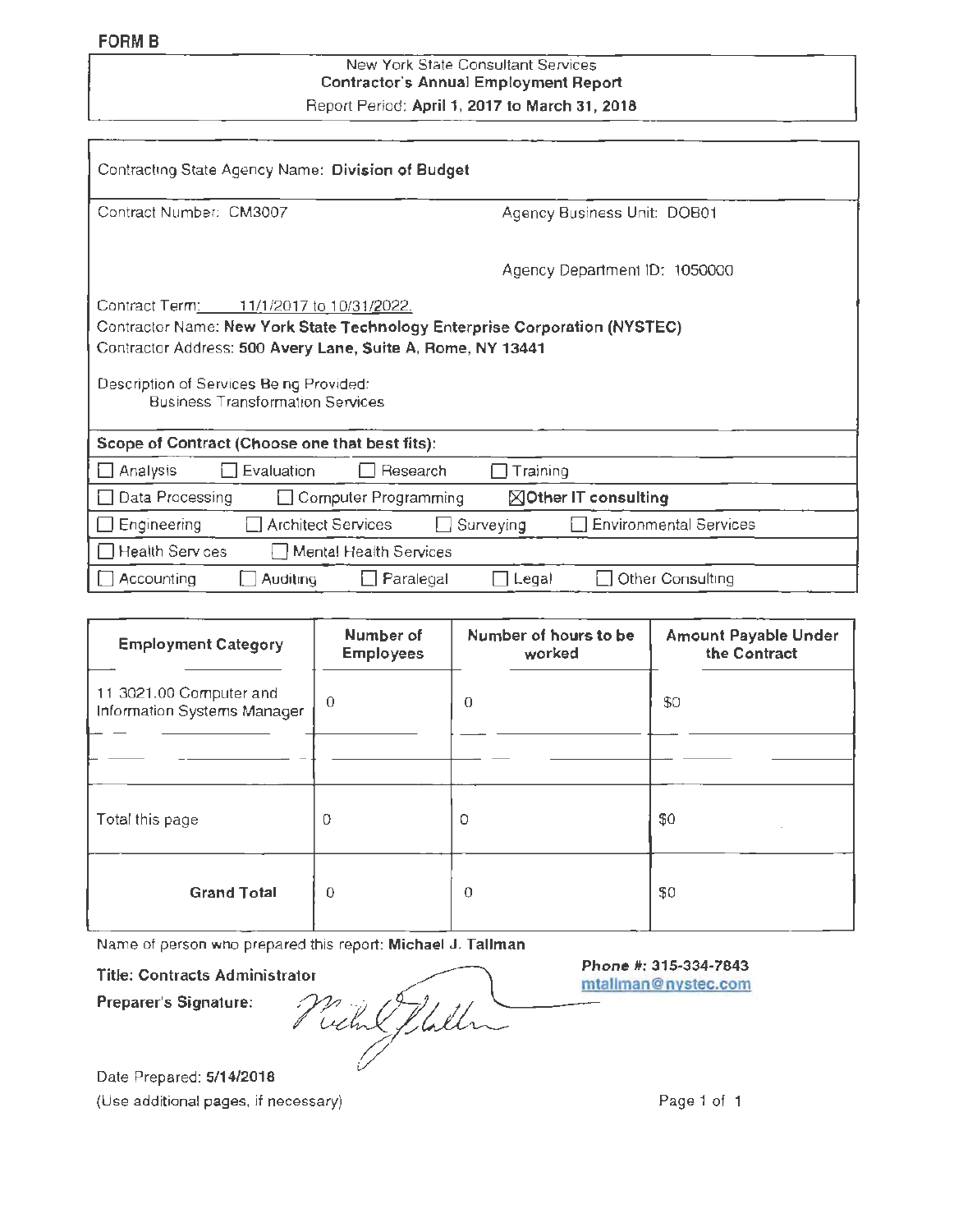## New York State Consultant Services **Contractor's Annual Employment Report**

Report Period: April 1, 2017 to March 31, 2018

| Contracting State Agency Name: Division of the Budget         |                               |  |  |  |
|---------------------------------------------------------------|-------------------------------|--|--|--|
| Contract Number: DOB01-CMS3000                                | Agency Business Unit: DOB01   |  |  |  |
| Contract Term: 4/29/2016 to 12/31/2017                        | Agency Department ID: 1050000 |  |  |  |
| Contractor Name: Fried, Frank, Harris, Shriver & Jacobson LLP |                               |  |  |  |
| Contractor Address: One New York Plaza, New York, 10004       |                               |  |  |  |
| Description of Services Being Provided: Legal                 |                               |  |  |  |
|                                                               |                               |  |  |  |

| Scope of Contract (Choose one that best fits):                                  |                                |                           |                                                    |
|---------------------------------------------------------------------------------|--------------------------------|---------------------------|----------------------------------------------------|
| Analysis<br>Evaluation                                                          | $\Box$ Research                | Training                  |                                                    |
| Data Processing<br>□ Computer Programming                                       |                                | Other IT consulting       |                                                    |
| Surveying<br>Engineering<br>Architect Services<br><b>Environmental Services</b> |                                |                           |                                                    |
| <b>Health Services</b><br>Mental Health Services                                |                                |                           |                                                    |
| Accounting<br>Auditing                                                          | $\boxtimes$ Legal<br>Paralegal | Other Consulting          |                                                    |
| <b>Employment Category</b>                                                      | Number of<br>Employees         | Number of<br>Hours Worked | <b>Amount Payable</b><br><b>Under the Contract</b> |
| 23-1011 00 Lawyers                                                              | 6.00                           | 475.90                    | \$330,808.28                                       |
| 23-2011.00 Paralegals and Legal<br>Assistants                                   | 2.00                           | 22.23                     | \$6,673.20                                         |
|                                                                                 | 0.00                           | 0.00                      | \$0.00                                             |
|                                                                                 | 0.00                           | 0.00                      | \$0.00                                             |
|                                                                                 | 0.00                           | 0.00                      | \$0.00                                             |
|                                                                                 | 0.00                           | 0.00                      | \$0.00                                             |
|                                                                                 | 0.00                           | 0.00                      | \$0.00                                             |
|                                                                                 | 0.00                           | 0.00                      | \$0.00                                             |
|                                                                                 | 0.00                           | 0.00                      | \$0.00                                             |
|                                                                                 | 0.00                           | 0.00                      | \$0.00                                             |
|                                                                                 | 0.00                           | 0.00                      | \$0.00                                             |
|                                                                                 | 0.00                           | 0.00                      | \$0.00                                             |
|                                                                                 | 0.00                           | 0.00                      | \$0.00                                             |
| <b>Total this Page</b>                                                          | 8.00                           | 498.13                    | \$337,481.48                                       |
| <b>Grand Total</b>                                                              | 6.00                           | 498                       | \$337,481.48                                       |

Name of person who prepared this report: Stephen M. Juris Title: Partner ~ ~ Preparer's Signature: ~ (S \_ ,,,.,s:-...\_\_ \_\_ Preparer's Signature:<br>Date Prepared: 5 24 / S

Phone #: 212 859 8935